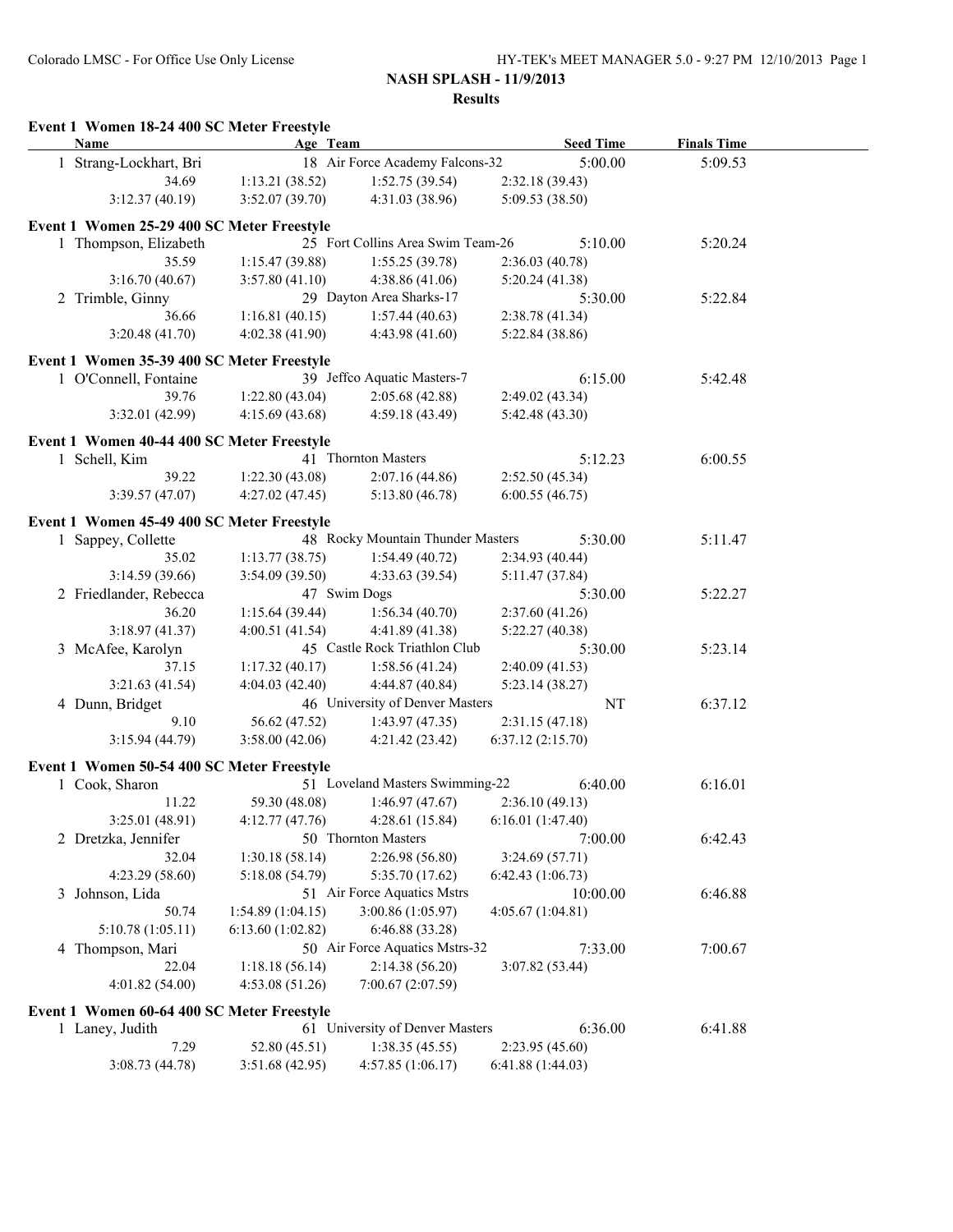| Event 2 Men 18-24 400 SC Meter Freestyle                   |                |                                   |                 |               |
|------------------------------------------------------------|----------------|-----------------------------------|-----------------|---------------|
| 1 Burleson, David                                          |                | 20 Air Force Academy Falcons-32   |                 | NT<br>5:06.07 |
| 31.33                                                      | 1:08.29(36.96) | 1:46.63(38.34)                    | 2:26.02(39.39)  |               |
| 3:05.54(39.52)                                             | 3:46.76(41.22) | 4:27.31(40.55)                    | 5:06.07 (38.76) |               |
| Event 2 Men 25-29 400 SC Meter Freestyle                   |                |                                   |                 |               |
| 1 Smith, David                                             |                | 25 Squid Swim Team-32             | 4:55.80         | 4:54.44       |
| 34.06                                                      | 1:10.40(36.34) | 1:47.83(37.43)                    | 2:25.01(37.18)  |               |
| 3:02.69(37.68)                                             | 3:40.68(37.99) | 4:17.85(37.17)                    | 4:54.44 (36.59) |               |
| Event 2 Men 30-34 400 SC Meter Freestyle                   |                |                                   |                 |               |
| 1 Girard, Alex                                             | 31 Unattached  |                                   | 4:45.00         | 4:22.26       |
| 32.05                                                      | 1:06.42(34.37) | 1:39.68(33.26)                    | 2:12.67(32.99)  |               |
| 2:44.94 (32.27)                                            | 3:17.18(32.24) | 3:49.17 (31.99)                   | 4:22.26 (33.09) |               |
| 2 Batchelder, John                                         |                | 32 Foothills Masters Swim Team-33 | 4:59.50         | 4:58.09       |
| 33.73                                                      | 1:09.76(36.03) | 1:47.79(38.03)                    | 2:26.37 (38.58) |               |
| 3:04.78 (38.41)                                            | 3:42.69(37.91) | 4:20.99(38.30)                    | 4:58.09(37.10)  |               |
| 3 Jordan, Tye                                              |                | 34 Squid Swim Team-32             | 8:00.00         | 5:37.35       |
| Event 2 Men 35-39 400 SC Meter Freestyle                   |                |                                   |                 |               |
| 1 Morris, Chad                                             |                | 37 Thornton Masters               | 6:50.00         | 6:43.68       |
| 42.05                                                      | 1:29.16(47.11) | 2:17.88(48.72)                    | 3:08.19(50.31)  |               |
| 4:00.87(52.68)                                             | 4:54.75(53.88) | 5:48.58 (53.83)                   | 6:43.68(55.10)  |               |
| Event 2 Men 40-44 400 SC Meter Freestyle                   |                |                                   |                 |               |
| 1 Edwards, Dan                                             |                | 40 Colorado Masters Swimming-32   | 5:00.00         | 4:45.17       |
| 33.20                                                      | 1:09.70(36.50) | $1:46.23(36.53)$ $2:22.31(36.08)$ |                 |               |
| 2:58.35 (36.04)                                            | 3:34.62(36.27) | 4:10.33(35.71)                    | 4:45.17 (34.84) |               |
| Event 2 Men 45-49 400 SC Meter Freestyle                   |                |                                   |                 |               |
| 1 Barringer, Rob                                           |                | 48 Colorado Masters Swimming-32   | 4:59.99         | 4:50.33       |
| 31.74                                                      | 1:07.21(35.47) | 1:44.42(37.21)                    | 2:22.43(38.01)  |               |
| 3:00.37(37.94)                                             | 3:38.24(37.87) | 4:14.83(36.59)                    | 4:50.33(35.50)  |               |
| Event 2 Men 50-54 400 SC Meter Freestyle                   |                |                                   |                 |               |
| 1 Magouirk, Jeffrey                                        | 52 Bee Gee s   |                                   | 5:20.00         | 5:18.68       |
| 35.80                                                      | 1:14.00(38.20) | 1:53.66(39.66)                    | 2:34.05 (40.39) |               |
| 3:14.54(40.49)                                             | 3:55.84(41.30) | 4:37.51(41.67)                    | 5:18.68(41.17)  |               |
| 2 Buck, Alan                                               |                | 54 Air Force Aquatics Mstrs       | 5:20.00         | 5:29.16       |
| 36.17                                                      | 1:15.39(39.22) | 1:56.67(41.28)                    | 2:39.29 (42.62) |               |
| 3:21.88(42.59)                                             | 4:04.84(42.96) | 4:47.88 (43.04)                   | 5:29.16 (41.28) |               |
| 3 Toomey, Tom                                              | 52 Unattached  |                                   | 5:53.00         | 5:42.13       |
| 37.66                                                      | 1:18.54(40.88) | 2:01.82(43.28)                    | 2:46.14(44.32)  |               |
| 3:31.25(45.11)                                             | 4:16.19(44.94) | 5:00.42(44.23)                    | 5:42.13 (41.71) |               |
|                                                            |                |                                   |                 |               |
| Event 2 Men 55-59 400 SC Meter Freestyle<br>1 Orten, Frank |                | 55 Colorado Masters Swimming-33   | 5:15.00         | 5:01.52       |
| 2 McDonough, Jim                                           | 58 Unattached  |                                   | 8:00.00         | 7:05.90       |
| 47.66                                                      | 1:36.96(49.30) | 2:31.66 (54.70)                   | 3:27.21(55.55)  |               |
| 4:23.31(56.10)                                             | 5:15.82(52.51) | 6:11.18(55.36)                    | 7:05.90 (54.72) |               |
|                                                            |                |                                   |                 |               |
| Event 2 Men 60-64 400 SC Meter Freestyle                   |                |                                   |                 |               |
| 1 Tveitmoe, Robert                                         |                | 61 Jeffco Aquatic Masters-7       | 5:55.00         | 5:39.45       |
| 41.50                                                      | 1:27.85(46.35) | 2:11.08(43.23)                    | 2:54.53(43.45)  |               |
| 3:37.48(42.95)                                             | 4:18.85(41.37) | 5:00.03(41.18)                    | 5:39.45 (39.42) |               |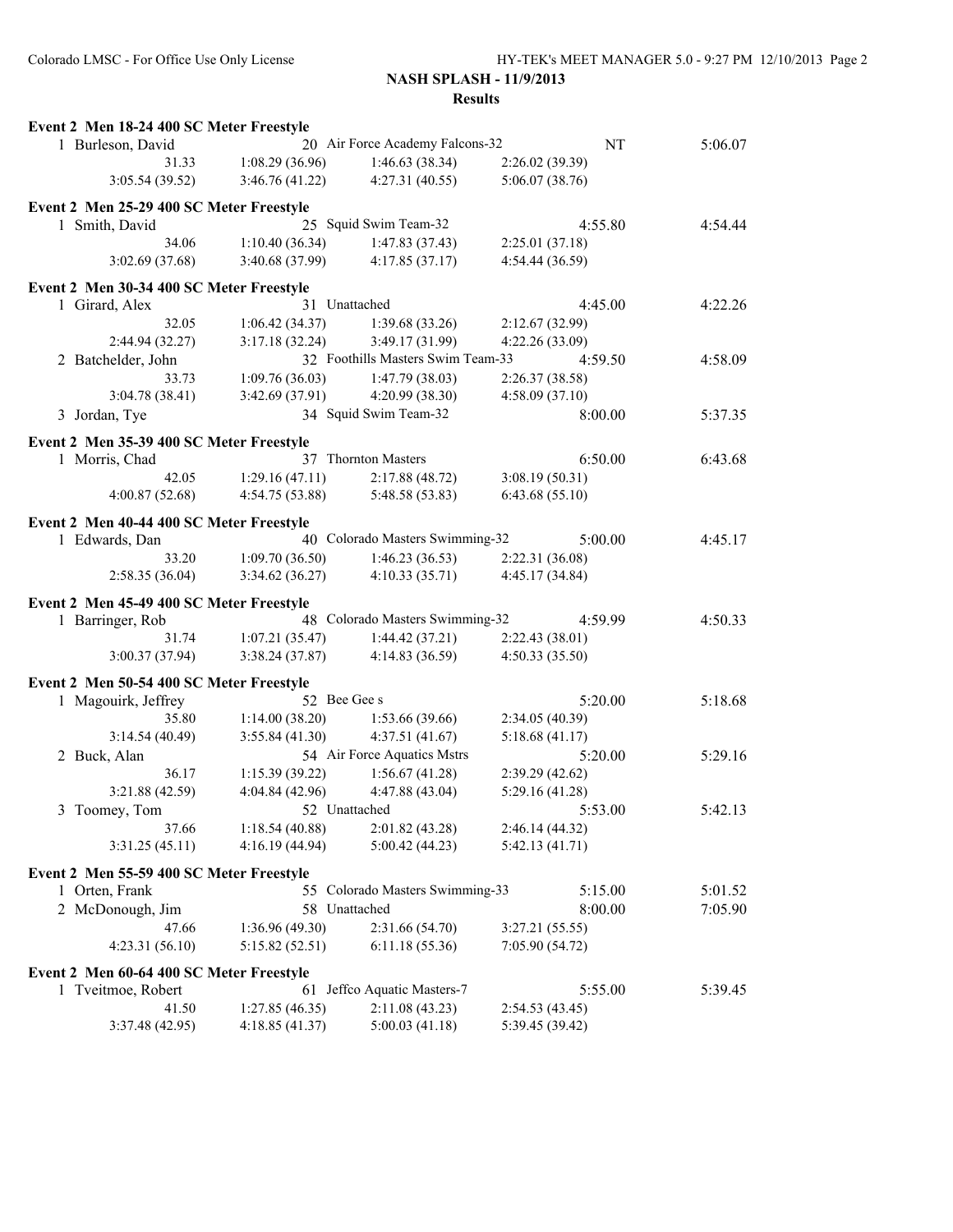| Event 2 Men 65-69 400 SC Meter Freestyle           |                                   |                                   |                            |                            |
|----------------------------------------------------|-----------------------------------|-----------------------------------|----------------------------|----------------------------|
| 1 Abrahams, Richard                                | 68 Unattached                     |                                   | 7:20.00                    | 5:37.35                    |
| 33.84                                              | 1:10.94(37.10)                    | 1:48.70(37.76)                    | 2:25.65(36.95)             |                            |
| 2:43.06 (17.41)                                    | 3:52.43(1:09.37)                  | 4:44.76 (52.33)                   | 5:37.35 (52.59)            |                            |
| 2 Townsend, Cecil                                  |                                   | 66 Pueblo Masters Swimming        | 6:10.50                    | 5:55.70                    |
| 41.10                                              | 1:25.96(44.86)                    | 2:12.81(46.85)                    | 2:58.91 (46.10)            |                            |
| 3:44.87(45.96)                                     | 4:29.99(45.12)                    | 5:13.87 (43.88)                   | 5:55.70(41.83)             |                            |
| 3 Carney, Kent                                     |                                   | 66 Evergreen Masters              | 5:54.00                    | 5:56.24                    |
| 38.16                                              | 1:21.03(42.87)                    | 2:07.49 (46.46)                   | 2:54.53 (47.04)            |                            |
| 3:40.71 (46.18)                                    | 4:27.20(46.49)                    | 5:12.97(45.77)                    | 5:56.24(43.27)             |                            |
| 4 Burson, Bill                                     |                                   | 68 Colorado Masters Swimming      | 6:15.00                    | 6:19.57                    |
| 41.47                                              | 1:26.78(45.31)                    | 2:13.66(46.88)                    | 3:01.83(48.17)             |                            |
| 3:51.48(49.65)                                     | 4:41.31(49.83)                    | 5:31.30 (49.99)                   | 6:19.57(48.27)             |                            |
| Event 2 Men 70-74 400 SC Meter Freestyle           |                                   |                                   |                            |                            |
| 1 Molnar, Ronald                                   |                                   | 71 Fort Collins Area Swim Team-26 | 7:01.00                    | 6:13.10                    |
| 41.71                                              | 1:27.62(45.91)                    | 2:14.54(46.92)                    | 3:02.72(48.18)             |                            |
| 3:50.83(48.11)                                     | 4:38.78(47.95)                    | 5:27.11(48.33)                    | 6:13.10(45.99)             |                            |
|                                                    |                                   |                                   |                            |                            |
| Event 3 Women 120-159 200 SC Meter Freestyle Relay |                                   |                                   |                            |                            |
| 1 Thornton Masters                                 | B                                 |                                   | NT                         | 2:20.41                    |
| 1) Maleike, Corinna W53                            |                                   | 2) Mickelson, Justina W44         | 3) Schell, Kim W41         | 4) Broncucia, Stacy W44    |
| 33.66                                              | 1:10.68(37.02)                    | 1:46.10(35.42)                    | 2:20.41(34.31)             |                            |
| 2 Thornton Masters                                 | $\mathbf{A}$                      |                                   | NT                         | 2:35.08                    |
| 1) Dretzka, Jennifer W50                           |                                   | 2) Kauffman, Barbara W52          |                            | 4) Henault, Kerry W42      |
| 46.07                                              | 1:21.71(35.64)                    | 2:01.56(39.85)                    | 2:35.08 (33.52)            |                            |
| Event 4 Men 120-159 200 SC Meter Freestyle Relay   |                                   |                                   |                            |                            |
| 1 Thornton Masters                                 | $\mathbf{A}$                      |                                   | NT                         | 2:00.68                    |
| 1) Hoyt, Gunnar M19                                |                                   | 2) Brito, Brandon M20             | 3) Harveson, Matt M41      | 4) Cruz, Eduardo M44       |
| 30.33                                              | $1:02.24(31.91)$ $1:30.79(28.55)$ |                                   | 2:00.68 (29.89)            |                            |
| 2 Squid Swim Team-32                               | $\mathbf{A}$                      |                                   | NT                         | 2:13.04                    |
| 1) Pryor, Keith M43                                |                                   | 2) Echols, Joseph M32             | 3) Hayden, John M41        | 4) Smith, David M25        |
| 31.92                                              | $1:14.07(42.15)$ $1:44.73(30.66)$ |                                   | 2:13.04(28.31)             |                            |
| --- Bee Gee s                                      | $\mathbf{A}$                      |                                   | NT                         | <b>DQ</b>                  |
| 1) Kelly, John M52                                 | 2) Leo, Mark M53                  |                                   | 3) Reetz, Eric M53         | 4) Ramirez, Al M51         |
| 30.30                                              |                                   | 46.01 (15.71) 1:03.99 (17.98)     | DQ (15.32)                 |                            |
|                                                    |                                   |                                   |                            |                            |
| Event 5 Mixed 120-159 200 SC Meter Freestyle Relay |                                   |                                   |                            |                            |
| 1 Air Force Academy Falcons-32                     | A                                 |                                   | NT                         | 1:58.43                    |
| 1) Strang-Lockhart, Bri W18                        |                                   | 2) Burleson, David M20            | 3) Morthorpe, Veronica W20 | 4) Porter, Ethan M18       |
| 2 Fort Collins Area Swim Team-26                   | A                                 |                                   | NT                         | 2:02.84                    |
| 1) Deming, Ryan M24                                | 2) Daniel, Kim W27                |                                   | 3) Thompson, Elizabeth W25 | 4) Pierce, Jeffrey M33     |
| 3 Thornton Masters                                 | A                                 |                                   | NT                         | 2:20.00                    |
| 1) Morris, Chad M37                                | 2) Hoyt, Brian M46                |                                   | 3) Stokoe, Jeanne W52      | 4) Townley, Antoinette W53 |
| Event 6 Women 18-24 50 SC Meter Butterfly          |                                   |                                   |                            |                            |
| 1 Biggs, Brittany                                  | 23 Swim Dogs                      |                                   | 30.77                      | 32.46                      |
| 2 Rayas, Maria                                     |                                   | 23 University of Denver Masters   | 43.00                      | 32.92                      |
| 3 Morthorpe, Veronica                              |                                   | 20 Air Force Academy Falcons-32   | NT                         | 39.18                      |
|                                                    |                                   |                                   |                            |                            |
| Event 6 Women 30-34 50 SC Meter Butterfly          |                                   |                                   |                            |                            |
| 1 Quinnell, Jodi                                   |                                   | 30 Jeffco Aquatic Masters-7       | 35.00                      | 32.83                      |
| 2 Whitcomb, Wendy                                  |                                   | 31 University of Denver Masters   | 40.00                      | 33.38                      |
| Event 6 Women 35-39 50 SC Meter Butterfly          |                                   |                                   |                            |                            |
| 1 Stephen, Arlene                                  |                                   | 39 Castle Rock Triathlon Club     | 31.21                      | 34.80                      |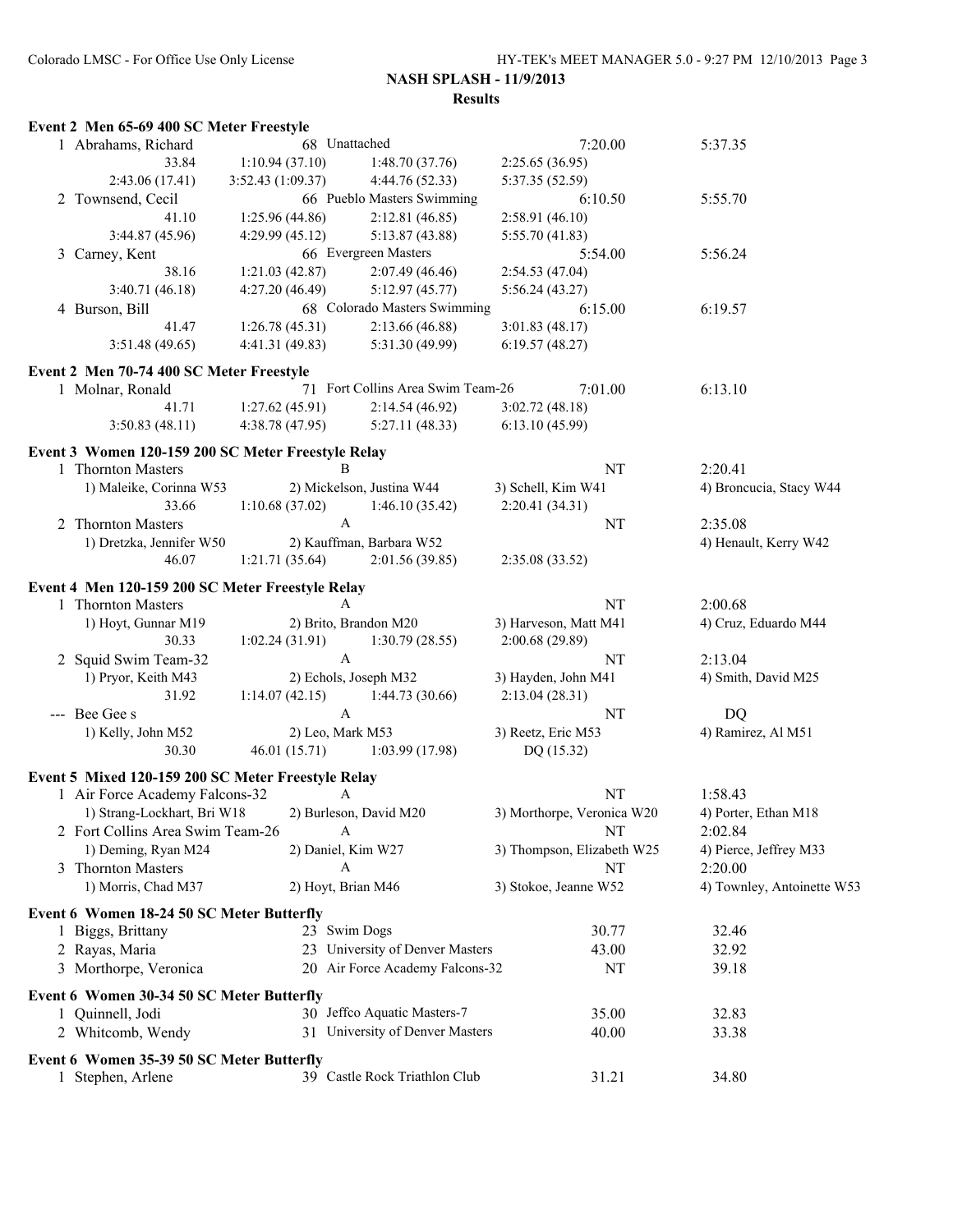| Event 6 Women 40-44 50 SC Meter Butterfly |    |                                   |         |         |
|-------------------------------------------|----|-----------------------------------|---------|---------|
| 1 Schell, Kim                             |    | 41 Thornton Masters               | 37.77   | 37.47   |
| 2 Sands, Amy                              |    | 43 Greeley Guppies-38             | 45.00   | 43.02   |
| --- Mickelson, Justina                    |    | 44 Thornton Masters               | 46.00   | DQ      |
| Event 6 Women 45-49 50 SC Meter Butterfly |    |                                   |         |         |
| 1 Friedlander, Rebecca                    |    | 47 Swim Dogs                      | 35.00   | 35.33   |
| 2 Thilker, Lisa                           |    | 47 Colorado Athletic Club-38      | 39.20   | 38.56   |
| 3 Clapp, Christine                        |    | 47 Colorado Athletic Club-38      | 48.00   | 52.87   |
| Event 6 Women 50-54 50 SC Meter Butterfly |    |                                   |         |         |
| 1 Tatnall, Suzy                           |    | 54 Highlands Ranch Masters        | 36.79   | 34.70   |
| 2 Kauffman, Barbara                       |    | 52 Thornton Masters               | 45.00   | 42.22   |
| 3 Thompson, Mari                          |    | 50 Air Force Aquatics Mstrs-32    | 46.00   | 44.56   |
| 4 Dretzka, Jennifer                       |    | 50 Thornton Masters               | 59.00   | 53.61   |
| Johnson, Lida<br>5                        |    | 51 Air Force Aquatics Mstrs       | 3:00.00 | 1:01.87 |
|                                           |    |                                   |         |         |
| Event 6 Women 55-59 50 SC Meter Butterfly |    |                                   |         |         |
| 1 Rosener, Karen                          |    | 59 Fort Collins Club              | 38.30   | 37.00   |
| Event 6 Women 65-69 50 SC Meter Butterfly |    |                                   |         |         |
| 1 Young, Lydia                            |    | 65 Foothills Masters Swim Team-33 | 46.29   | 47.03   |
| Event 7 Men 18-24 50 SC Meter Butterfly   |    |                                   |         |         |
| 1 Brito, Brandon                          |    | 20 Thornton Masters               | 30.00   | 34.97   |
|                                           |    |                                   |         |         |
| Event 7 Men 25-29 50 SC Meter Butterfly   |    |                                   |         |         |
| 1 Ganiyev, Doston                         |    | 26 University of Denver Masters   | 34.00   | 29.00   |
| Event 7 Men 30-34 50 SC Meter Butterfly   |    |                                   |         |         |
| 1 Pierce, Jeffrey                         |    | 33 Fort Collins Area Swim Team-26 | 30.00   | 30.55   |
| 2 Bergford, Brian                         |    | 31 Thornton Masters               | 36.50   | 33.32   |
| 3 Echols, Joseph                          |    | 32 Squid Swim Team-32             | 50.00   | 42.14   |
| Event 7 Men 35-39 50 SC Meter Butterfly   |    |                                   |         |         |
| 1 O'Sullivan, Chris                       |    | 38 University of Denver Masters   | 28.00   | 26.67   |
| 2 Rasmussen, Cody                         |    | 36 Dayton Area Sharks-17          | 29.50   | 28.36   |
|                                           |    |                                   |         |         |
| Event 7 Men 40-44 50 SC Meter Butterfly   |    |                                   |         |         |
| 1 Grazier, David                          |    | 43 Jeffco Aquatic Masters-7       | 30.56   | 30.74   |
| 2 Cusack, Clif                            |    | 44 Rocky Mountain Thunder Masters | 32.00   | 31.14   |
| 3 Harveson, Matt                          | 41 | <b>Thornton Masters</b>           | 36.00   | 31.36   |
| 4 Hayden, John                            |    | 41 Squid Swim Team-32             | 40.40   | 38.49   |
| Event 7 Men 45-49 50 SC Meter Butterfly   |    |                                   |         |         |
| 1 Motter, Tim                             |    | 48 Loveland Masters Swimming-22   | 31.00   | 31.56   |
| 2 Hoyt, Brian                             |    | 46 Thornton Masters               | 32.30   | 33.50   |
| 3 Mitchell, Matt                          |    | 49 Unattached                     | NT      | 35.76   |
| Event 7 Men 50-54 50 SC Meter Butterfly   |    |                                   |         |         |
| 1 Wolfe, Roland                           |    | 51 24 Hour Fitness                | 40.00   | 37.31   |
| 2 Lowe, Todd                              |    | 51 Bee Gee s                      | 38.50   | 40.40   |
| 3 Reetz, Eric                             |    | 53 Bee Gee s                      | 40.00   | 44.53   |
|                                           |    |                                   |         |         |
| Event 7 Men 55-59 50 SC Meter Butterfly   |    |                                   |         |         |
| 1 Hess, Richard                           |    | 58 Bee Gee s                      | 31.50   | 30.70   |
| 2 Nolte, Christopher                      |    | 56 Colorado Athletic Club-38      | 33.50   | 32.62   |
| --- McDonough, Jim                        |    | 58 Unattached                     | 2:00.00 | DQ      |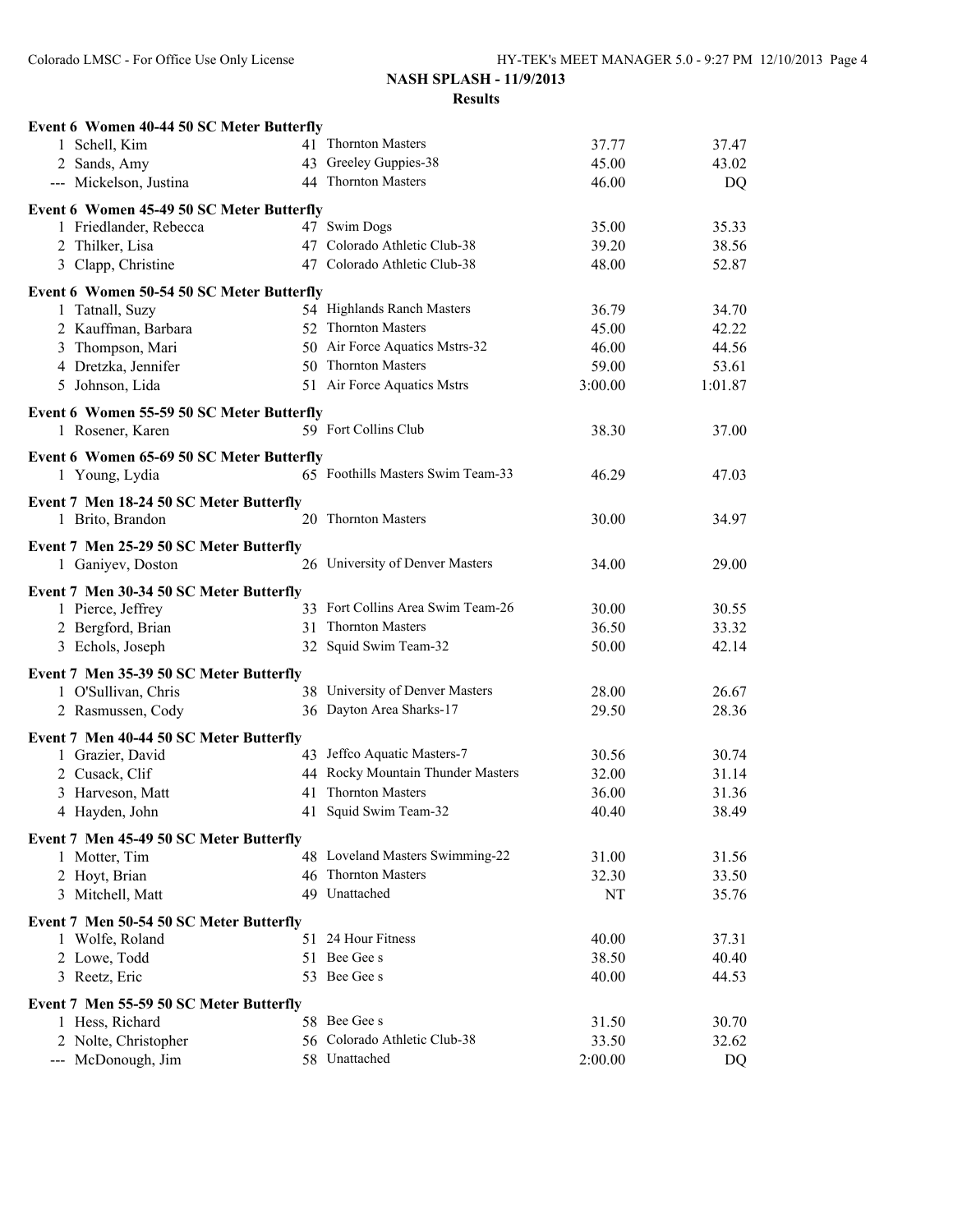| Event 7 Men 60-64 50 SC Meter Butterfly        |                                   |                                   |                 |         |
|------------------------------------------------|-----------------------------------|-----------------------------------|-----------------|---------|
| 1 McElhinney, Tom                              | 60 Bee Gee s                      |                                   | 40.00           | 41.63   |
| Event 7 Men 65-69 50 SC Meter Butterfly        |                                   |                                   |                 |         |
| 1 Abrahams, Richard                            | 68 Unattached                     |                                   | 31.50           | 30.01   |
| 2 Abbott, Bill                                 | 67 Unattached                     |                                   | 35.00           | 34.78   |
| Event 7 Men 70-74 50 SC Meter Butterfly        |                                   |                                   |                 |         |
| 1 McDanal, Steven                              |                                   | 70 Jeffco Aquatic Masters-7       | 54.50           | 51.53   |
| Event 7 Men 75-79 50 SC Meter Butterfly        |                                   |                                   |                 |         |
| 1 Plummer, Mark                                |                                   | 77 Colorado Athletic Club-38      | 1:02.15         | 1:02.65 |
| Event 8 Women 18-24 200 SC Meter Backstroke    |                                   |                                   |                 |         |
| 1 Strang-Lockhart, Bri                         |                                   | 18 Air Force Academy Falcons-32   | 2:25.00         | 2:43.28 |
| 38.69                                          | 1:19.64(40.95)                    | 2:01.25(41.61)                    | 2:43.28 (42.03) |         |
| 2 Biggs, Brittany                              | 23 Swim Dogs                      |                                   | 2:44.33         | 2:45.67 |
| 39.49                                          | 1:21.59(42.10)                    | $2:03.72(42.13)$ $2:45.67(41.95)$ |                 |         |
| Event 8 Women 40-44 200 SC Meter Backstroke    |                                   |                                   |                 |         |
| 1 Framke, Erin                                 |                                   | 40 University of Denver Masters   | 2:55.00         | 2:50.36 |
| 39.90                                          | 1:22.01(42.11)                    | 2:06.12(44.11)                    | 2:50.36(44.24)  |         |
| 2 Richardson, Kim                              |                                   | 44 Fort Collins Club              | 3:05.00         | 3:00.28 |
| 41.25                                          | 1:26.87(45.62)                    | 2:13.66(46.79)                    | 3:00.28(46.62)  |         |
| Event 8 Women 45-49 200 SC Meter Backstroke    |                                   |                                   |                 |         |
| 1 Freund, Shelle                               |                                   | 48 Colorado Athletic Club-38      | 2:53.50         | 2:46.53 |
| 39.42                                          | 1:21.71(42.29)                    | 2:04.48(42.77)                    | 2:46.53(42.05)  |         |
| 2 Crino, Heide                                 |                                   | 47 Colorado Athletic Club-38      | 3:15.00         | 3:09.25 |
| 44.80                                          | $1:32.37(47.57)$ $2:21.13(48.76)$ |                                   | 3:09.25(48.12)  |         |
| Event 8 Women 65-69 200 SC Meter Backstroke    |                                   |                                   |                 |         |
| 1 Young, Lydia                                 |                                   | 65 Foothills Masters Swim Team-33 | 3:36.28         | 3:59.07 |
| 55.72                                          | 1:56.43(1:00.71)                  | 3:00.09(1:03.66)                  | 3:59.07 (58.98) |         |
| Event 9 Men 35-39 200 SC Meter Backstroke      |                                   |                                   |                 |         |
| 1 Cox, Michael                                 |                                   | 35 Jeffco Aquatic Masters-7       | 2:35.00         | 2:24.35 |
| 33.94                                          | 1:10.79(36.85)                    | 1:48.19(37.40)                    | 2:24.35(36.16)  |         |
|                                                |                                   |                                   |                 |         |
| Event 9 Men 50-54 200 SC Meter Backstroke      | 52 Bee Gee s                      |                                   | 3:12.00         | 3:03.13 |
| 1 Magouirk, Jeffrey<br>44.05                   | 1:29.71(45.66)                    | 2:16.77(47.06)                    | 3:03.13 (46.36) |         |
| 2 Leo, Mark                                    | 53 Bee Gee s                      |                                   | 3:10.10         | 3:26.55 |
| 46.90                                          | 1:35.26(48.36)                    | 3:10.59(1:35.33)                  | 3:26.55 (15.96) |         |
| 3 Kelly, John                                  | 52 Bee Gee s                      |                                   | 3:30.00         | 3:33.76 |
| 49.13                                          | 1:41.89(52.76)                    | 2:37.89 (56.00)                   | 3:33.76 (55.87) |         |
| Event 9 Men 60-64 200 SC Meter Backstroke      |                                   |                                   |                 |         |
| 1 Tveitmoe, Robert                             |                                   | 61 Jeffco Aquatic Masters-7       | 3:09.00         | 3:06.55 |
| 44.47                                          | 1:32.04(47.57)                    | 2:20.69(48.65)                    | 3:06.55(45.86)  |         |
|                                                |                                   |                                   |                 |         |
| Event 10 Women 25-29 100 SC Meter Breaststroke |                                   |                                   |                 |         |
| 1 Trimble, Ginny                               |                                   | 29 Dayton Area Sharks-17          | 1:35.00         | 1:37.71 |
| 46.26                                          | 1:37.71(51.45)                    |                                   |                 |         |
| Event 10 Women 30-34 100 SC Meter Breaststroke |                                   |                                   |                 |         |
| 1 Whitcomb, Wendy                              |                                   | 31 University of Denver Masters   | 1:40.00         | 1:27.38 |
| 40.65                                          | 1:27.38(46.73)                    |                                   |                 |         |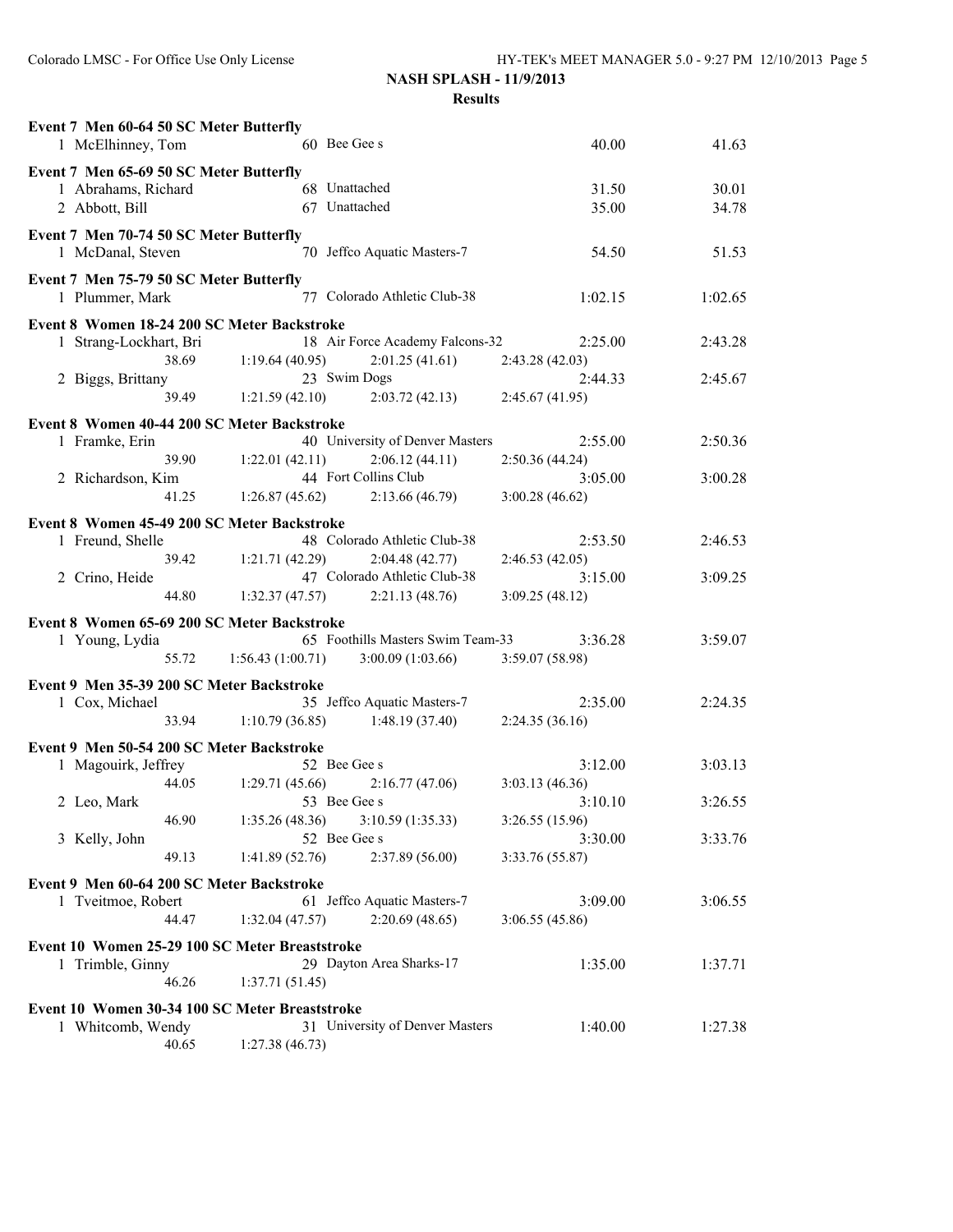| (Event 10 Women 30-34 100 SC Meter Breaststroke) |                                        |         |         |
|--------------------------------------------------|----------------------------------------|---------|---------|
| 2 Odiorne, Jeannette<br>42.76                    | 30 Mile High Masters<br>1:31.16(48.40) | 1:33.10 | 1:31.16 |
| Event 10 Women 35-39 100 SC Meter Breaststroke   |                                        |         |         |
| 1 Stephen, Arlene                                | 39 Castle Rock Triathlon Club          | 1:27.00 | 1:29.72 |
| 43.15                                            | 1:29.72(46.57)                         |         |         |
| Event 10 Women 40-44 100 SC Meter Breaststroke   |                                        |         |         |
| 1 Henault, Kerry                                 | 42 Thornton Masters                    | 1:36.29 | 1:38.63 |
| 47.49                                            | 1:38.63(51.14)                         |         |         |
| 2 Mickelson, Justina                             | 44 Thornton Masters                    | 1:35.00 | 1:41.73 |
| 48.18                                            | 1:41.73(53.55)                         |         |         |
| 3 Kroeger-Weeks, Kim                             | 43 Bee Gee s                           | 1:45.00 | 1:43.33 |
| 48.19                                            | 1:43.33(55.14)                         |         |         |
| Event 10 Women 45-49 100 SC Meter Breaststroke   |                                        |         |         |
| 1 Thilker, Lisa                                  | 47 Colorado Athletic Club-38           | 1:35.63 | 1:35.98 |
| 46.35                                            | 1:35.98 (49.63)                        |         |         |
| 2 Friedlander, Rebecca                           | 47 Swim Dogs                           | 1:45.00 | 1:43.68 |
| 49.84                                            | 1:43.68 (53.84)                        |         |         |
|                                                  |                                        |         |         |
| Event 10 Women 50-54 100 SC Meter Breaststroke   | 51 Bee Gee s                           | 1:26.33 | 1:22.48 |
| 1 Crouch, Kim<br>38.55                           | 1:22.48 (43.93)                        |         |         |
| 2 Kauffman, Barbara                              | 52 Thornton Masters                    | 1:45.00 | 1:43.26 |
| 49.62                                            | 1:43.26 (53.64)                        |         |         |
| 3 Maleike, Corinna                               | 53 Thornton Masters                    | 1:46.10 | 1:44.62 |
| 51.12                                            | 1:44.62(53.50)                         |         |         |
| 4 Stokoe, Jeanne                                 | 52 Thornton Masters                    | 1:51.00 | 1:50.30 |
| 51.05                                            | 1:50.30(59.25)                         |         |         |
| 5 Dretzka, Jennifer                              | 50 Thornton Masters                    | 1:59.00 | 1:50.73 |
| 53.27                                            | 1:50.73(57.46)                         |         |         |
| Event 10 Women 55-59 100 SC Meter Breaststroke   |                                        |         |         |
| 1 Rosener, Karen                                 | 59 Fort Collins Club                   | 1:42.30 | 1:37.58 |
| 46.48                                            | 1:37.58(51.10)                         |         |         |
|                                                  |                                        |         |         |
| Event 11 Men 18-24 100 SC Meter Breaststroke     |                                        |         |         |
| 1 Porter, Ethan                                  | 18 Air Force Academy Falcons-32        | 1:22.00 | 1:22.62 |
| 38.44                                            | 1:22.62(44.18)                         |         |         |
| Event 11 Men 25-29 100 SC Meter Breaststroke     |                                        |         |         |
| 1 Ganiyev, Doston                                | 26 University of Denver Masters        | 1:24.00 | 1:20.44 |
| 38.71                                            | 1:20.44(41.73)                         |         |         |
| Event 11 Men 30-34 100 SC Meter Breaststroke     |                                        |         |         |
| 1 Copsey, Shane                                  | 31 Unattached                          | NT      | 1:09.12 |
|                                                  |                                        |         |         |
| Event 11 Men 35-39 100 SC Meter Breaststroke     |                                        |         |         |
| 1 Rasmussen, Cody                                | 36 Dayton Area Sharks-17               | 1:12.00 | 1:16.60 |
| 35.49                                            | 1:16.60(41.11)<br>37 Thornton Masters  |         |         |
| 2 Morris, Chad<br>46.39                          | 1:35.79(49.40)                         | 1:30.00 | 1:35.79 |
|                                                  |                                        |         |         |
| Event 11 Men 40-44 100 SC Meter Breaststroke     |                                        |         |         |
| 1 Cruz, Eduardo                                  | 44 Thornton Masters                    | 1:29.00 | 1:27.16 |
| 42.95                                            | 1:27.16(44.21)                         |         |         |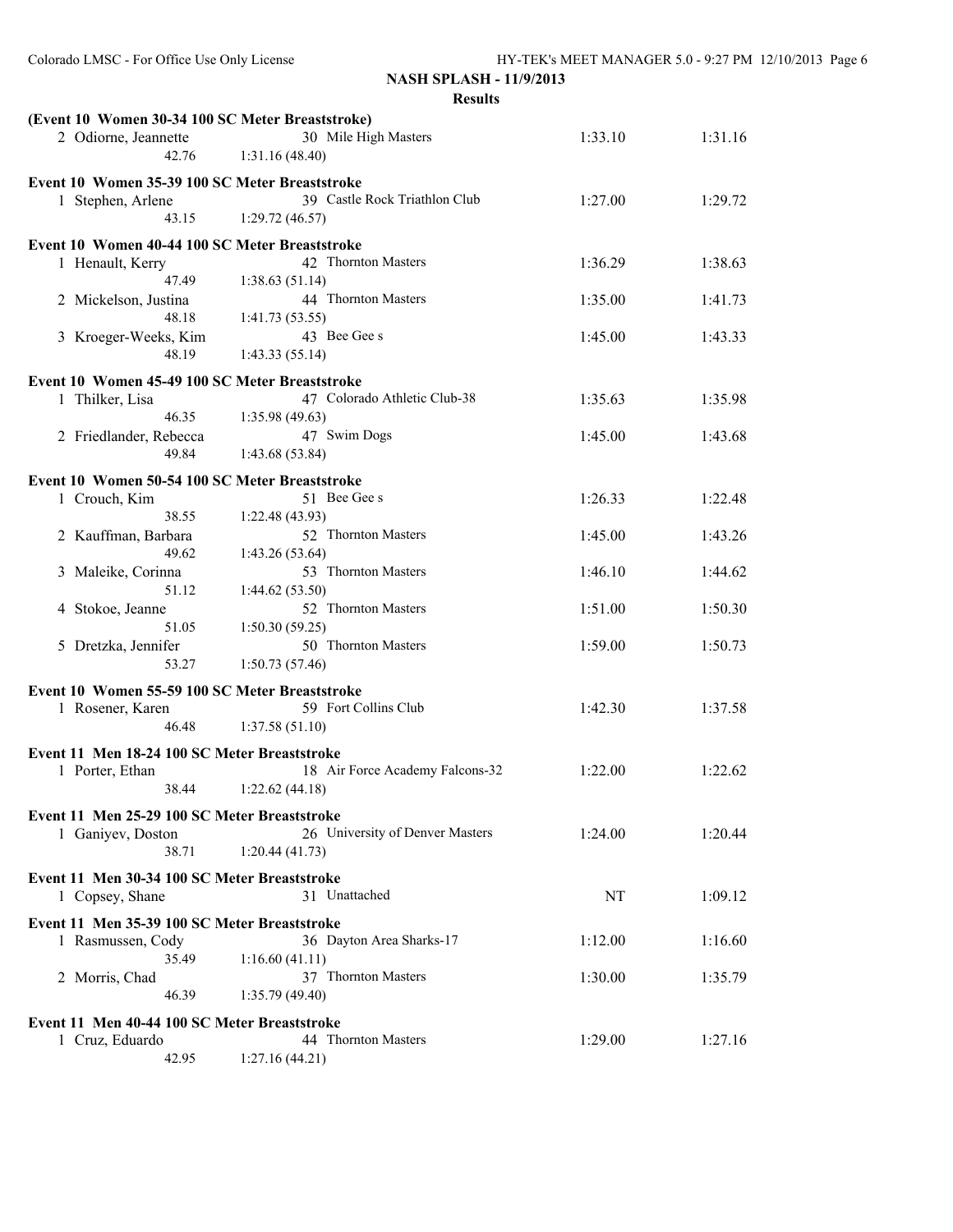| (Event 11 Men 40-44 100 SC Meter Breaststroke)                       |                                   |                 |         |
|----------------------------------------------------------------------|-----------------------------------|-----------------|---------|
| 2 Pryor, Keith                                                       | 43 Squid Swim Team-32             | 1:28.00         | 1:31.24 |
| 43.64                                                                | 1:31.24 (47.60)                   |                 |         |
| 3 Hayden, John                                                       | 41 Squid Swim Team-32             | 1:37.10         | 1:39.46 |
| 48.38                                                                | 1:39.46(51.08)                    |                 |         |
| Event 11 Men 45-49 100 SC Meter Breaststroke                         |                                   |                 |         |
| 1 Lawrence, Dietrich                                                 | 48 Jeffco Aquatic Masters-7       | 1:07.50         | 1:12.76 |
| 34.19                                                                | 1:12.76(38.57)                    |                 |         |
| 2 Goodwin, Rob                                                       | 48 Jeffco Aquatic Masters-7       | 1:20.00         | 1:22.17 |
| 39.16                                                                | 1:22.17(43.01)                    |                 |         |
| Event 11 Men 50-54 100 SC Meter Breaststroke                         |                                   |                 |         |
| --- Roush, Steve                                                     | 51 Loveland Masters Swimming-22   | 1:29.00         | DQ      |
|                                                                      |                                   |                 |         |
| Event 11 Men 55-59 100 SC Meter Breaststroke                         | 55 Colorado Masters Swimming-33   |                 |         |
| 1 Orten, Frank<br>36.67                                              | 1:17.78(41.11)                    | 1:18.00         | 1:17.78 |
| 2 Stokoe, Rick                                                       | 57 Thornton Masters               | 1:30.00         | 1:30.68 |
| 42.48                                                                | 1:30.68(48.20)                    |                 |         |
|                                                                      |                                   |                 |         |
| Event 11 Men 60-64 100 SC Meter Breaststroke                         |                                   |                 |         |
| 1 Waterbury, Stuart                                                  | 60 Boulder Aquatic Masters-38     | 1:15.00         | 1:19.20 |
| 36.40                                                                | 1:19.20(42.80)                    |                 |         |
| Event 11 Men 65-69 100 SC Meter Breaststroke                         |                                   |                 |         |
| 1 Zaparanick, Robert                                                 | 68 Cherry Creek Athletic Club-9   | 2:00.00         | 1:57.13 |
| 56.97                                                                | 1:57.13(1:00.16)                  |                 |         |
| Event 11 Men 70-74 100 SC Meter Breaststroke                         |                                   |                 |         |
| 1 Goodwin, Lance                                                     | 72 Green Mountain Masters         | 2:09.30         | 2:02.02 |
| 58.32                                                                | 2:02.02 (1:03.70)                 |                 |         |
| 2 Sherman, Larry                                                     | 72 Unattached                     | 2:33.00         | 2:19.62 |
|                                                                      |                                   |                 |         |
| Event 12 Women 18-24 200 SC Meter Freestyle<br>1 Morthorpe, Veronica | 20 Air Force Academy Falcons-32   | NT              | 2:39.72 |
| 35.82                                                                | 1:17.28(41.46)<br>1:58.45(41.17)  | 2:39.72(41.27)  |         |
|                                                                      |                                   |                 |         |
| Event 12 Women 35-39 200 SC Meter Freestyle                          |                                   |                 |         |
| 1 O'Connell, Fontaine                                                | 39 Jeffco Aquatic Masters-7       | 2:45.00         | 2:40.86 |
| 37.83                                                                | 1:17.96(40.13)<br>1:59.53(41.57)  | 2:40.86 (41.33) |         |
| Event 12 Women 45-49 200 SC Meter Freestyle                          |                                   |                 |         |
| 1 McAfee, Karolyn                                                    | 45 Castle Rock Triathlon Club     | 2:35.00         | 2:35.84 |
| 35.65                                                                | 1:14.77(39.12)<br>1:55.00(40.23)  | 2:35.84 (40.84) |         |
| Event 12 Women 50-54 200 SC Meter Freestyle                          |                                   |                 |         |
| 1 Garnier, Kathy                                                     | 53 Colorado Athletic Club-38      | 2:40.00         | 2:31.49 |
| 35.06                                                                | 1:53.03(39.54)<br>1:13.49(38.43)  | 2:31.49 (38.46) |         |
|                                                                      |                                   |                 |         |
| Event 12 Women 60-64 200 SC Meter Freestyle<br>1 Laney, Judith       | 61 University of Denver Masters   | 3:13.00         | 2:51.49 |
| 39.98                                                                | 1:23.83(43.85)<br>2:08.11(44.28)  | 2:51.49(43.38)  |         |
|                                                                      |                                   |                 |         |
| Event 13 Men 30-34 200 SC Meter Freestyle                            |                                   |                 |         |
| 1 Girard, Alex                                                       | 31 Unattached                     | 2:06.00         | 2:02.26 |
| 31.08                                                                | 1:01.70(30.62)<br>1:31.45(29.75)  | 2:02.26(30.81)  |         |
| 2 Batchelder, John                                                   | 32 Foothills Masters Swim Team-33 | 2:18.00         | 2:22.07 |
| 32.90                                                                | 1:08.23(35.33)<br>1:45.84(37.61)  | 2:22.07 (36.23) |         |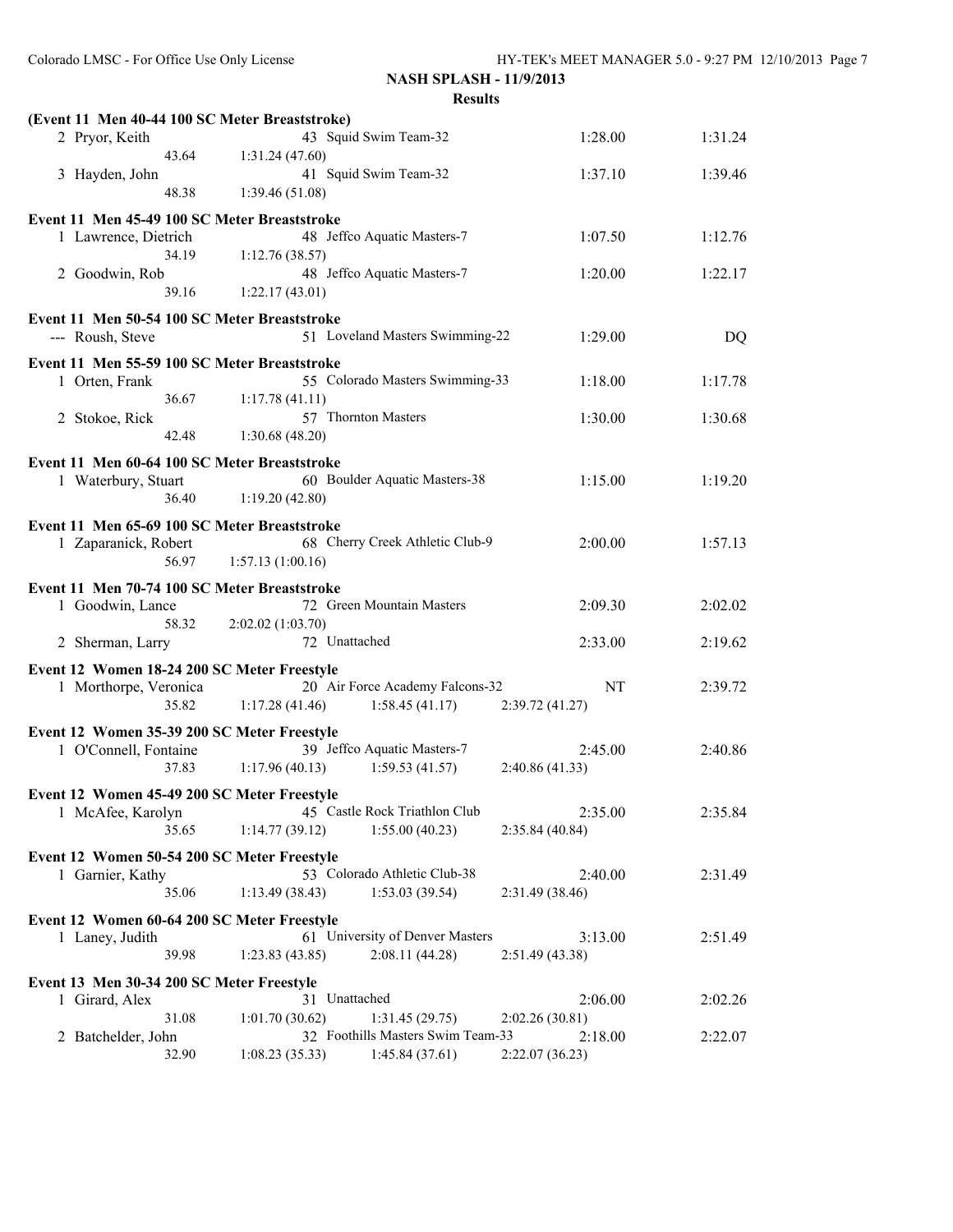| Event 13 Men 35-39 200 SC Meter Freestyle |                                                                                   |         |
|-------------------------------------------|-----------------------------------------------------------------------------------|---------|
| 1 O'Sullivan, Chris                       | 38 University of Denver Masters<br>2:05.00                                        | 2:08.65 |
| 31.36                                     | 1:02.62(31.26)<br>1:34.02(31.40)<br>2:08.65(34.63)                                |         |
| 2 Woods, Tadd                             | 38 Unattached<br>2:25.00                                                          | 2:24.74 |
| 32.23                                     | 1:06.53(34.30)<br>1:43.88(37.35)<br>2:24.74 (40.86)                               |         |
| 3 Morris, Chad                            | 37 Thornton Masters<br>2:50.00                                                    | 3:18.42 |
| 39.92                                     | 1:29.76(49.84)<br>2:23.81(54.05)<br>3:18.42(54.61)                                |         |
| Event 13 Men 40-44 200 SC Meter Freestyle |                                                                                   |         |
| 1 Edwards, Dan                            | 40 Colorado Masters Swimming-32<br>2:15.00                                        | 2:12.11 |
| 31.50                                     | 1:39.00(33.14)<br>1:05.86(34.36)<br>2:12.11(33.11)                                |         |
| 2 Harveson, Matt                          | 41 Thornton Masters<br>2:20.00                                                    | 2:28.12 |
| 32.71                                     | 1:08.81(36.10)<br>1:47.92(39.11)<br>2:28.12(40.20)                                |         |
|                                           |                                                                                   |         |
| Event 13 Men 50-54 200 SC Meter Freestyle | 52 Bee Gee s                                                                      |         |
| 1 Magouirk, Jeffrey                       | 2:29.00                                                                           | 2:32.39 |
| 34.34                                     | 1:12.66(38.32)<br>1:53.07(40.41)<br>2:32.39(39.32)<br>54 Air Force Aquatics Mstrs |         |
| 2 Buck, Alan<br>34.43                     | 2:30.00<br>1:12.87(38.44)<br>1:54.60(41.73)                                       | 2:35.17 |
|                                           | 2:35.17(40.57)<br>52 Unattached                                                   |         |
| 3 Toomey, Tom<br>35.87                    | 2:45.00<br>$1:14.99(39.12)$ $1:58.28(43.29)$<br>2:41.29(43.01)                    | 2:41.29 |
|                                           |                                                                                   |         |
| Event 13 Men 60-64 200 SC Meter Freestyle |                                                                                   |         |
| 1 Tveitmoe, Robert                        | 61 Jeffco Aquatic Masters-7<br>2:47.00                                            | 2:34.54 |
| 35.33                                     | 1:15.83(40.50)<br>1:56.52(40.69)<br>2:34.54 (38.02)                               |         |
| Event 13 Men 65-69 200 SC Meter Freestyle |                                                                                   |         |
| 1 Abbott, Bill                            | 67 Unattached<br>2:40.00                                                          | 2:51.86 |
| 36.99                                     | 1:19.02(42.03)<br>2:05.34(46.32)<br>2:51.86(46.52)                                |         |
| Event 13 Men 70-74 200 SC Meter Freestyle |                                                                                   |         |
| 1 Molnar, Ronald                          | 71 Fort Collins Area Swim Team-26<br>3:14.00                                      | 2:51.32 |
| 38.75                                     | 1:21.51(42.76)<br>2:06.79 (45.28)<br>2:51.32(44.53)                               |         |
|                                           |                                                                                   |         |
| Event 13 Men 75-79 200 SC Meter Freestyle |                                                                                   |         |
| 1 Plummer, Mark                           | 77 Colorado Athletic Club-38<br>3:45.11                                           | 3:57.08 |
| 50.18                                     | 1:48.87(58.69)<br>2:53.38(1:04.51)<br>3:57.08(1:03.70)                            |         |
| Event 14 Women 25-29 100 SC Meter IM      |                                                                                   |         |
| 1 Daniel, Kim                             | 27 Fort Collins Area Swim Team-26<br>1:20.78                                      | 1:29.93 |
|                                           | 42.64 1:29.93 (47.29)                                                             |         |
| Event 14 Women 30-34 100 SC Meter IM      |                                                                                   |         |
| 1 Quinnell, Jodi                          | 30 Jeffco Aquatic Masters-7<br>1:30.00                                            | 1:14.98 |
| 34.30                                     | 1:14.98(40.68)                                                                    |         |
| 2 Whitcomb, Wendy                         | 31 University of Denver Masters<br>1:25.00                                        | 1:20.87 |
| 39.31                                     | 1:20.87(41.56)                                                                    |         |
| Event 14 Women 40-44 100 SC Meter IM      |                                                                                   |         |
| 1 Richardson, Kim                         | 44 Fort Collins Club<br>1:28.00                                                   | 1:24.77 |
| 39.82                                     | 1:24.77(44.95)                                                                    |         |
| 2 Schell, Kim                             | 41 Thornton Masters<br>1:27.00                                                    | 1:26.54 |
| 39.05                                     | 1:26.54(47.49)                                                                    |         |
| Broncucia, Stacy<br>3                     | 44 Thornton Masters<br>1:38.00                                                    | 1:34.84 |
| 43.15                                     | 1:34.84(51.69)                                                                    |         |
| 4 Kroeger-Weeks, Kim                      | 43 Bee Gee s<br>1:45.00                                                           | 1:36.76 |
| 44.67                                     | 1:36.76 (52.09)                                                                   |         |
|                                           |                                                                                   |         |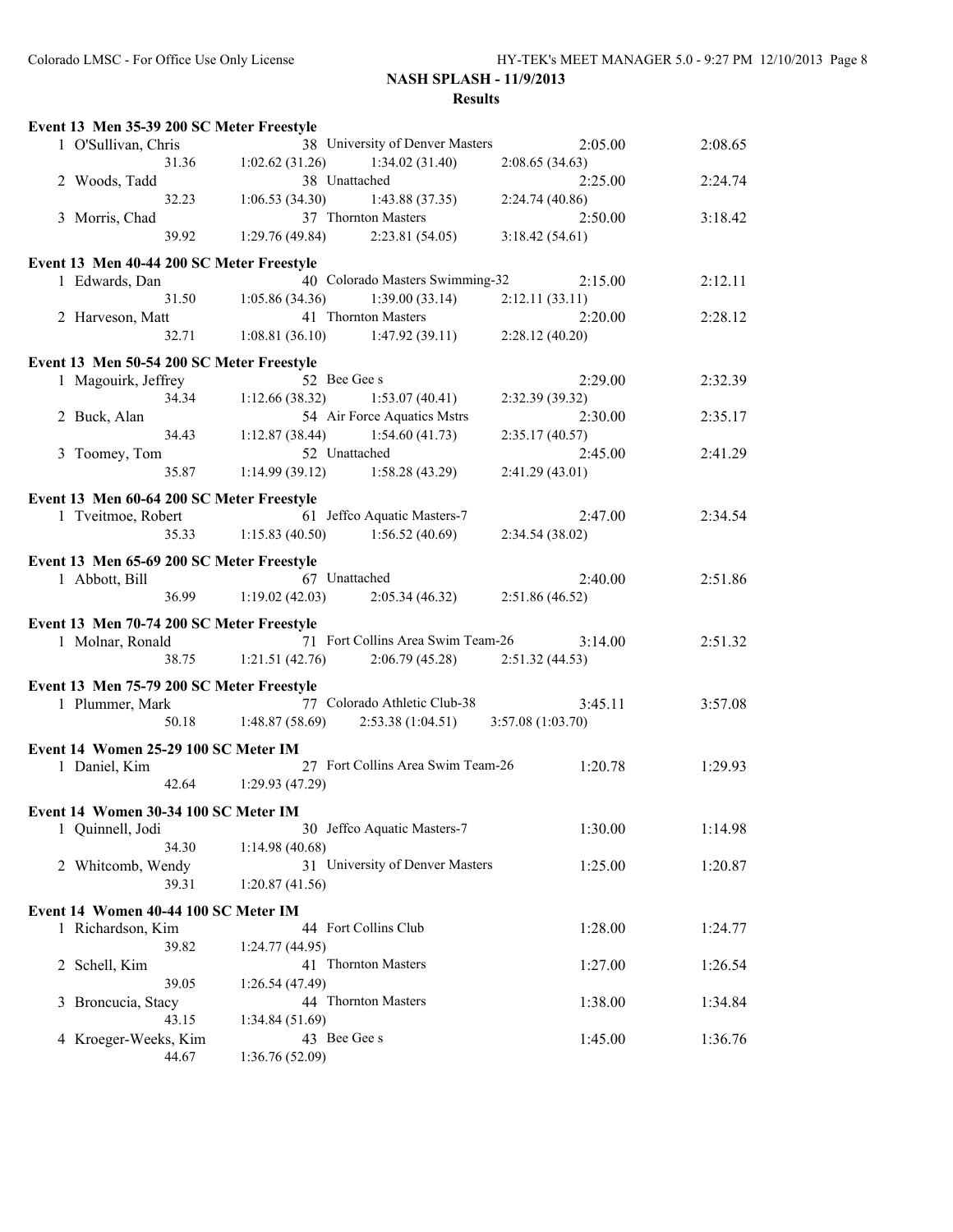| (Event 14 Women 40-44 100 SC Meter IM) |                                   |         |         |
|----------------------------------------|-----------------------------------|---------|---------|
| 5 Kloepfer, Ali                        | 41 Thornton Masters               | 1:50.00 | 1:37.07 |
| 41.81                                  | 1:37.07(55.26)                    |         |         |
| 6 Sands, Amy                           | 43 Greeley Guppies-38             | 1:42.87 | 1:43.72 |
| 47.88                                  | 1:43.72 (55.84)                   |         |         |
|                                        |                                   |         |         |
| Event 14 Women 45-49 100 SC Meter IM   |                                   |         |         |
| 1 Sappey, Collette                     | 48 Rocky Mountain Thunder Masters | 1:20.00 | 1:13.83 |
| 33.16                                  | 1:13.83(40.67)                    |         |         |
| 2 Friedlander, Rebecca                 | 47 Swim Dogs                      | 1:30.00 | 1:24.99 |
| 40.36                                  | 1:24.99(44.63)                    |         |         |
| 3 Crino, Heide                         | 47 Colorado Athletic Club-38      | 1:28.00 | 1:27.42 |
| 39.37                                  | 1:27.42(48.05)                    |         |         |
| 4 Dunn, Bridget                        | 46 University of Denver Masters   | NT      | 1:33.74 |
| 46.53                                  | 1:33.74(47.21)                    |         |         |
| 5 Clapp, Christine                     | 47 Colorado Athletic Club-38      | 1:30.00 | 1:54.14 |
| 54.96                                  | 1:54.14(59.18)                    |         |         |
| Event 14 Women 50-54 100 SC Meter IM   |                                   |         |         |
| 1 Maleike, Corinna                     | 53 Thornton Masters               | 1:32.20 | 1:32.44 |
| 44.28                                  | 1:32.44(48.16)                    |         |         |
|                                        |                                   |         |         |
| Event 14 Women 55-59 100 SC Meter IM   |                                   |         |         |
| 1 Rosener, Karen                       | 59 Fort Collins Club              | 1:29.50 | 1:26.61 |
| 42.31                                  | 1:26.61(44.30)                    |         |         |
| Event 14 Women 60-64 100 SC Meter IM   |                                   |         |         |
| 1 Laney, Judith                        | 61 University of Denver Masters   | 1:58.00 | 1:44.21 |
| 53.44                                  | 1:44.21(50.77)                    |         |         |
| 2 Schickli, Jeanne                     | 60 Unattached                     | 1:55.00 | 1:45.91 |
| 48.31                                  | 1:45.91(57.60)                    |         |         |
|                                        |                                   |         |         |
| Event 14 Women 65-69 100 SC Meter IM   |                                   |         |         |
| 1 Young, Lydia                         | 65 Foothills Masters Swim Team-33 | 1:39.81 | 1:47.71 |
| 52.13                                  | 1:47.71(55.58)                    |         |         |
| Event 15 Men 18-24 100 SC Meter IM     |                                   |         |         |
| 1 Burleson, David                      | 20 Air Force Academy Falcons-32   | NT      | 1:08.36 |
| 31.24                                  | 1:08.36(37.12)                    |         |         |
| 2 Hoyt, Gunnar                         | 19 Thornton Masters               | 1:26.00 | 1:21.67 |
| 36.81                                  | 1:21.67(44.86)                    |         |         |
| 3 Brito, Brandon                       | 20 Thornton Masters               | 1:21.00 | 1:29.13 |
| 38.10                                  | 1:29.13(51.03)                    |         |         |
| 4 Porter, Ethan                        | 18 Air Force Academy Falcons-32   | 1:30.00 | 1:38.74 |
| 38.36                                  |                                   |         |         |
|                                        | 1:38.74(1:00.38)                  |         |         |
| Event 15 Men 30-34 100 SC Meter IM     |                                   |         |         |
| --- Echols, Joseph                     | 32 Squid Swim Team-32             | 1:35.00 | DQ      |
| 43.01                                  | DQ (49.23)                        |         |         |
| Event 15 Men 35-39 100 SC Meter IM     |                                   |         |         |
| 1 Cox, Michael                         | 35 Jeffco Aquatic Masters-7       | 1:10.00 | 1:10.60 |
| 32.97                                  | 1:10.60(37.63)                    |         |         |
| --- Morris, Chad                       | 37 Thornton Masters               | 1:40.00 | $DQ$    |
| 45.44                                  | DQ (1:16.59)                      |         |         |
|                                        |                                   |         |         |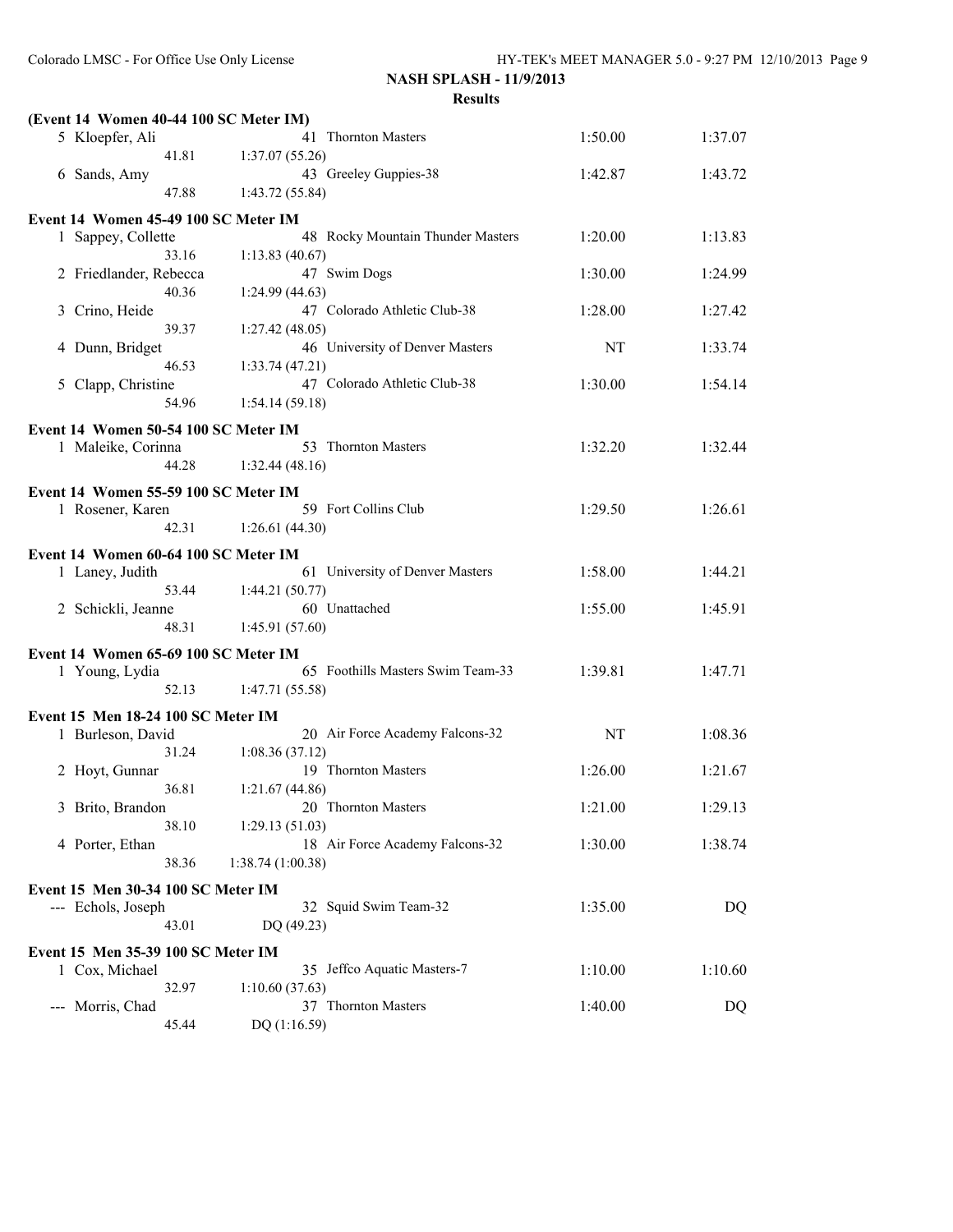|   | Event 15 Men 40-44 100 SC Meter IM                   |                          |                                   |         |         |
|---|------------------------------------------------------|--------------------------|-----------------------------------|---------|---------|
|   | 1 Cusack, Clif                                       |                          | 44 Rocky Mountain Thunder Masters | 1:15.00 | 1:16.47 |
|   |                                                      | 33.53<br>1:16.47(42.94)  |                                   |         |         |
|   | 2 Liddick, Scott                                     |                          | 43 University of Denver Masters   | 1:20.00 | 1:20.07 |
|   |                                                      | 39.86<br>1:20.07(40.21)  |                                   |         |         |
|   | 3 Pryor, Keith                                       |                          | 43 Squid Swim Team-32             | 1:20.00 | 1:20.29 |
|   |                                                      | 38.34<br>1:20.29(41.95)  |                                   |         |         |
|   | 4 Hayden, John                                       |                          | 41 Squid Swim Team-32             | 1:31.16 | 1:26.95 |
|   |                                                      | 42.45<br>1:26.95(44.50)  |                                   |         |         |
|   | Event 15 Men 45-49 100 SC Meter IM                   |                          |                                   |         |         |
|   | 1 Lawrence, Dietrich                                 |                          | 48 Jeffco Aquatic Masters-7       | 1:05.90 | 1:07.25 |
|   |                                                      | 32.01<br>1:07.25(35.24)  |                                   |         |         |
|   | 2 Barringer, Rob                                     |                          | 48 Colorado Masters Swimming-32   | 1:09.50 | 1:09.69 |
|   |                                                      | 32.45<br>1:09.69 (37.24) |                                   |         |         |
| 3 | Motter, Tim                                          |                          | 48 Loveland Masters Swimming-22   | 1:16.00 | 1:12.85 |
|   |                                                      | 34.16<br>1:12.85(38.69)  |                                   |         |         |
| 4 | Goodwin, Rob                                         |                          | 48 Jeffco Aquatic Masters-7       | 1:15.00 | 1:16.04 |
|   |                                                      | 37.80<br>1:16.04(38.24)  |                                   |         |         |
|   | 5 Hoyt, Brian                                        |                          | 46 Thornton Masters               | 1:19.00 | 1:18.12 |
|   |                                                      | 35.67<br>1:18.12(42.45)  |                                   |         |         |
|   | Event 15 Men 50-54 100 SC Meter IM                   |                          |                                   |         |         |
|   | 1 Roush, Steve                                       |                          | 51 Loveland Masters Swimming-22   | 1:12.99 | 1:12.31 |
|   |                                                      | 33.50<br>1:12.31(38.81)  |                                   |         |         |
|   | 2 Leo, Mark                                          |                          | 53 Bee Gee s                      | 1:25.10 | 1:18.81 |
|   |                                                      | 35.87<br>1:18.81(42.94)  |                                   |         |         |
| 3 | Wolfe, Roland                                        |                          | 51 24 Hour Fitness                | 1:23.00 | 1:21.18 |
|   |                                                      | 40.91<br>1:21.18(40.27)  |                                   |         |         |
| 4 | Ramirez, Al                                          |                          | 51 Bee Gee s                      | 1:28.68 | 1:36.98 |
|   |                                                      | 46.04<br>1:36.98 (50.94) | 53 Bee Gee s                      |         |         |
| 5 | Reetz, Eric                                          | 47.14<br>1:37.62(50.48)  |                                   | 1:40.00 | 1:37.62 |
|   | 6 Kelly, John                                        |                          | 52 Bee Gee s                      | 1:40.00 | 1:37.98 |
|   |                                                      | 47.58<br>1:37.98 (50.40) |                                   |         |         |
|   | 7 Lowe, Todd                                         |                          | 51 Bee Gee s                      | 1:45.50 | 1:38.79 |
|   |                                                      | 47.41<br>1:38.79(51.38)  |                                   |         |         |
|   |                                                      |                          |                                   |         |         |
|   | Event 15 Men 55-59 100 SC Meter IM<br>1 Orten, Frank |                          | 55 Colorado Masters Swimming-33   | 1:15.00 | 1:12.10 |
|   |                                                      | 33.77<br>1:12.10(38.33)  |                                   |         |         |
|   | 2 Hess, Richard                                      |                          | 58 Bee Gee s                      | 1:16.50 | 1:15.06 |
|   |                                                      | 35.18<br>1:15.06(39.88)  |                                   |         |         |
|   | 3 Nolte, Christopher                                 |                          | 56 Colorado Athletic Club-38      | 1:17.00 | 1:15.73 |
|   |                                                      | 34.75<br>1:15.73(40.98)  |                                   |         |         |
|   | 4 Stokoe, Rick                                       |                          | 57 Thornton Masters               | 1:28.00 | 1:27.20 |
|   |                                                      | 42.87<br>1:27.20(44.33)  |                                   |         |         |
|   | Event 15 Men 60-64 100 SC Meter IM                   |                          |                                   |         |         |
|   | 1 McElhinney, Tom                                    |                          | 60 Bee Gee s                      | 1:30.00 | 1:37.14 |
|   |                                                      | 47.07<br>1:37.14(50.07)  |                                   |         |         |
|   |                                                      |                          |                                   |         |         |
|   | Event 15 Men 65-69 100 SC Meter IM                   |                          | 66 Pueblo Masters Swimming        |         |         |
|   | 1 Townsend, Cecil                                    | 41.28<br>1:27.83(46.55)  |                                   | 1:29.90 | 1:27.83 |
|   |                                                      |                          |                                   |         |         |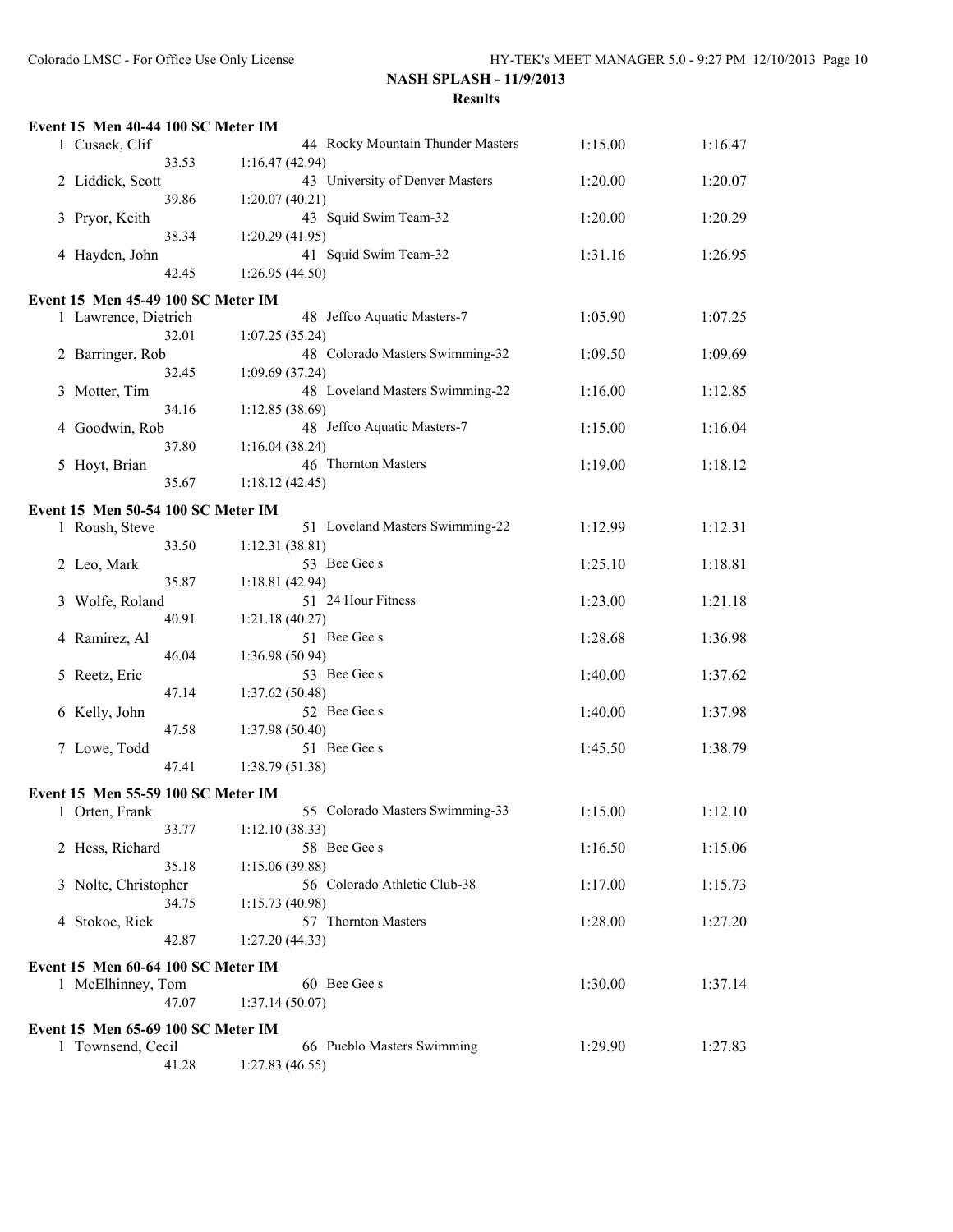| Event 15 Men 70-74 100 SC Meter IM                               |                                                                       |                           |         |
|------------------------------------------------------------------|-----------------------------------------------------------------------|---------------------------|---------|
| 1 Goodwin, Lance                                                 | 72 Green Mountain Masters                                             | 2:01.80                   | 1:52.64 |
| 52.32<br>2 McDanal, Steven                                       | 1:52.64 (1:00.32)<br>70 Jeffco Aquatic Masters-7                      | 2:10.50                   | 2:07.45 |
| 1:03.64                                                          | 2:07.45 (1:03.81)                                                     |                           |         |
| 3 Sherman, Larry                                                 | 72 Unattached                                                         | 2:23.00                   | 2:16.17 |
| 1:06.08                                                          | 2:16.17(1:10.09)                                                      |                           |         |
| Event 16 Women 25-29 200 SC Meter Butterfly                      |                                                                       |                           |         |
| 1 Thompson, Elizabeth<br>38.62                                   | 25 Fort Collins Area Swim Team-26<br>1:25.20(46.58)<br>2:12.65(47.45) | 2:50.00<br>3:02.67(50.02) | 3:02.67 |
|                                                                  |                                                                       |                           |         |
| Event 17 Men 25-29 200 SC Meter Butterfly<br>1 Smith, David      | 25 Squid Swim Team-32                                                 | 2:35.86                   | 2:38.20 |
| 35.38                                                            | 1:14.89(39.51)<br>1:55.97(41.08)                                      | 2:38.20(42.23)            |         |
| Event 17 Men 35-39 200 SC Meter Butterfly                        |                                                                       |                           |         |
| 1 Rasmussen, Cody                                                | 36 Dayton Area Sharks-17                                              | 2:16.00                   | 2:30.21 |
| 33.77                                                            | 1:12.01(38.24)<br>1:51.61(39.60)                                      | 2:30.21(38.60)            |         |
| Event 18 Women 18-24 100 SC Meter Backstroke                     |                                                                       |                           |         |
| 1 Rayas, Maria                                                   | 23 University of Denver Masters                                       | 1:28.88                   | 1:18.82 |
| 37.22                                                            | 1:18.82(41.60)                                                        |                           |         |
| Event 18 Women 25-29 100 SC Meter Backstroke                     |                                                                       |                           |         |
| 1 Trimble, Ginny                                                 | 29 Dayton Area Sharks-17                                              | 1:25.00                   | 1:22.00 |
| 2 Daniel, Kim<br>42.39                                           | 27 Fort Collins Area Swim Team-26<br>1:28.18(45.79)                   | 1:16.77                   | 1:28.18 |
|                                                                  |                                                                       |                           |         |
| Event 18 Women 30-34 100 SC Meter Backstroke<br>1 Quinnell, Jodi | 30 Jeffco Aquatic Masters-7                                           | 1:28.80                   | 1:15.96 |
| 37.28                                                            | 1:15.96(38.68)                                                        |                           |         |
| 2 Cornelison, Kimsey                                             | 31 Highlands Ranch Masters                                            | 1:27.92                   | 1:29.97 |
| 42.52                                                            | 1:29.97(47.45)                                                        |                           |         |
| Event 18 Women 35-39 100 SC Meter Backstroke                     |                                                                       |                           |         |
| 1 Stephen, Arlene                                                | 39 Castle Rock Triathlon Club                                         | 1:15.00                   | 1:20.98 |
| 40.15                                                            | 1:20.98(40.83)                                                        |                           |         |
| Event 18 Women 40-44 100 SC Meter Backstroke                     |                                                                       |                           |         |
| 1 Framke, Erin<br>39.39                                          | 40 University of Denver Masters<br>1:21.43(42.04)                     | 1:25.00                   | 1:21.43 |
| 2 Kroeger-Weeks, Kim                                             | 43 Bee Gee s                                                          | 1:41.00                   | 1:39.92 |
| 48.11                                                            | 1:39.92(51.81)                                                        |                           |         |
| Event 18 Women 45-49 100 SC Meter Backstroke                     |                                                                       |                           |         |
| 1 Freund, Shelle                                                 | 48 Colorado Athletic Club-38                                          | 1:21.00                   | 1:18.03 |
| 38.32                                                            | 1:18.03(39.71)                                                        |                           |         |
| 2 Crino, Heide                                                   | 47 Colorado Athletic Club-38                                          | 1:30.00                   | 1:25.60 |
| 41.62<br>3 Friedlander, Rebecca                                  | 1:25.60(43.98)<br>47 Swim Dogs                                        | 1:30.00                   | 1:27.85 |
| 43.62                                                            | 1:27.85(44.23)                                                        |                           |         |
| Event 18 Women 50-54 100 SC Meter Backstroke                     |                                                                       |                           |         |
| 1 Tatnall, Suzy                                                  | 54 Highlands Ranch Masters                                            | 1:17.73                   | 1:19.58 |
| 38.52                                                            | 1:19.58(41.06)                                                        |                           |         |
| 2 Maleike, Corinna                                               | 53 Thornton Masters                                                   | 1:42.30                   | 1:39.26 |
| 49.05                                                            | 1:39.26(50.21)                                                        |                           |         |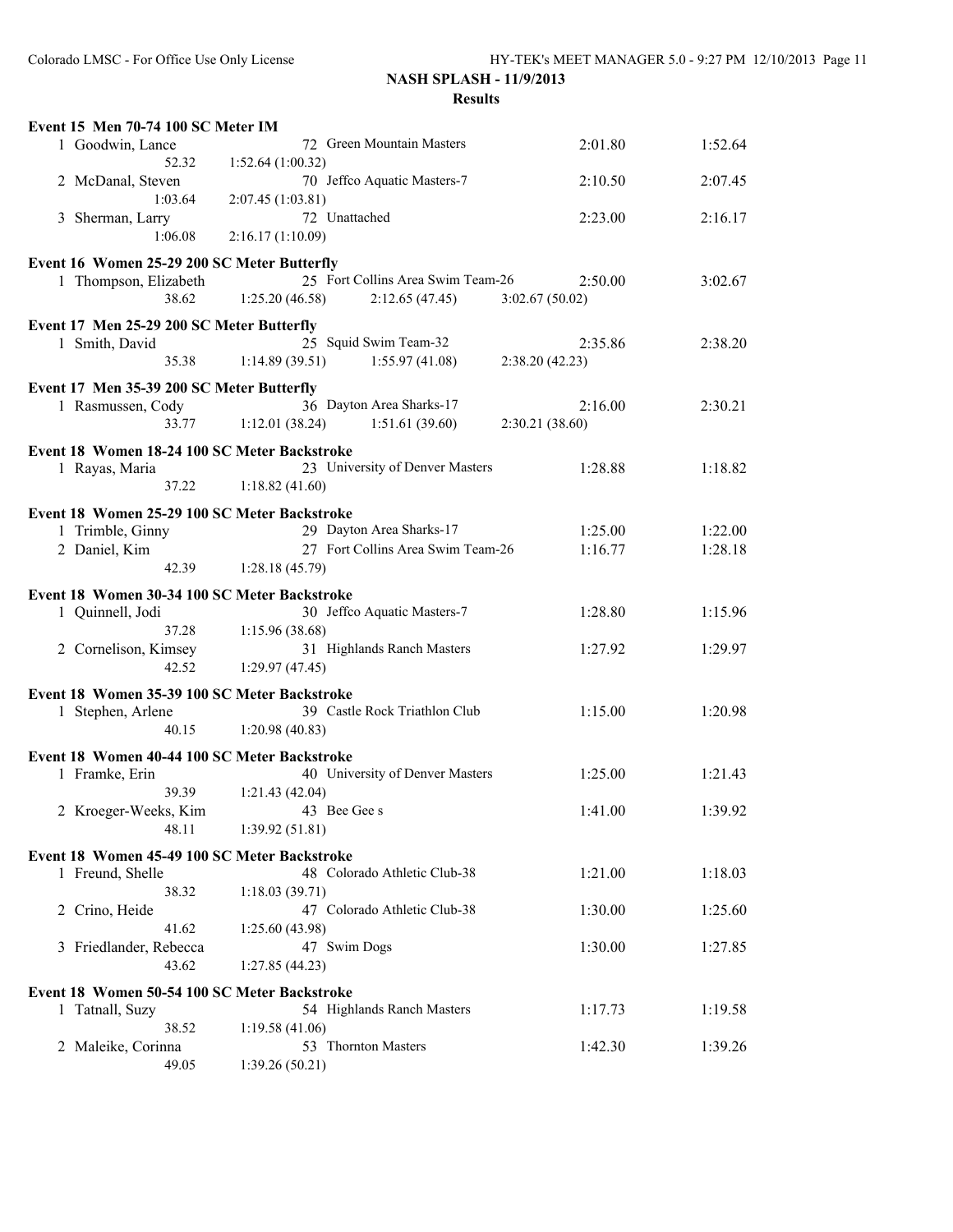| Event 19 Men 18-24 100 SC Meter Backstroke |                                               |                   |                                   |         |         |
|--------------------------------------------|-----------------------------------------------|-------------------|-----------------------------------|---------|---------|
|                                            | 1 Deming, Ryan                                |                   | 24 Fort Collins Area Swim Team-26 | 1:20.00 | 1:16.28 |
|                                            | 37.21                                         | 1:16.28(39.07)    |                                   |         |         |
|                                            | Event 19 Men 30-34 100 SC Meter Backstroke    |                   |                                   |         |         |
|                                            | 1 Batchelder, John                            |                   | 32 Foothills Masters Swim Team-33 | 1:15.00 | 1:18.39 |
|                                            | 39.07                                         | 1:18.39(39.32)    |                                   |         |         |
|                                            |                                               |                   |                                   |         |         |
|                                            | Event 19 Men 35-39 100 SC Meter Backstroke    |                   |                                   |         |         |
|                                            | 1 Woods, Tadd                                 |                   | 38 Unattached                     | 1:14.56 | 1:17.81 |
|                                            | 39.61                                         | 1:17.81(38.20)    |                                   |         |         |
|                                            | Event 19 Men 40-44 100 SC Meter Backstroke    |                   |                                   |         |         |
|                                            | 1 Grazier, David                              |                   | 43 Jeffco Aquatic Masters-7       | 1:11.69 | 1:14.93 |
|                                            | 36.91                                         | 1:14.93(38.02)    |                                   |         |         |
|                                            | 2 Cruz, Eduardo                               |                   | 44 Thornton Masters               | 1:18.00 | 1:16.09 |
|                                            | 37.98                                         | 1:16.09(38.11)    |                                   |         |         |
|                                            |                                               |                   | 43 Squid Swim Team-32             | 1:25.00 | 1:26.13 |
|                                            | 3 Pryor, Keith<br>42.57                       |                   |                                   |         |         |
|                                            |                                               | 1:26.13(43.56)    |                                   |         |         |
|                                            | Event 19 Men 45-49 100 SC Meter Backstroke    |                   |                                   |         |         |
|                                            | 1 Hoyt, Brian                                 |                   | 46 Thornton Masters               | 1:17.90 | 1:19.53 |
|                                            | 38.22                                         | 1:19.53(41.31)    |                                   |         |         |
|                                            | 2 Mitchell, Matt                              |                   | 49 Unattached                     | NT      | 1:30.15 |
|                                            | 44.18                                         | 1:30.15(45.97)    |                                   |         |         |
|                                            | Event 19 Men 50-54 100 SC Meter Backstroke    |                   |                                   |         |         |
|                                            | 1 Roush, Steve                                |                   | 51 Loveland Masters Swimming-22   | 1:14.90 | 1:14.23 |
|                                            | 36.93                                         | 1:14.23(37.30)    |                                   |         |         |
|                                            |                                               |                   | 53 Bee Gee s                      | 1:32.10 | 1:26.08 |
|                                            | 2 Leo, Mark<br>42.56                          | 1:26.08(43.52)    |                                   |         |         |
|                                            | 3 Kelly, John                                 |                   | 52 Bee Gee s                      | 1:40.00 | 1:40.28 |
|                                            | 49.27                                         | 1:40.28(51.01)    |                                   |         |         |
|                                            |                                               |                   |                                   |         |         |
|                                            | Event 19 Men 60-64 100 SC Meter Backstroke    |                   |                                   |         |         |
|                                            | 1 Tveitmoe, Robert                            |                   | 61 Jeffco Aquatic Masters-7       | 1:29.00 | 1:25.01 |
|                                            | 42.60                                         | 1:25.01(42.41)    |                                   |         |         |
|                                            | Event 19 Men 65-69 100 SC Meter Backstroke    |                   |                                   |         |         |
|                                            | 1 Townsend, Cecil                             |                   | 66 Pueblo Masters Swimming        | 1:29.90 | 1:30.52 |
|                                            | 44.85                                         | 1:30.52(45.67)    |                                   |         |         |
|                                            |                                               |                   |                                   |         |         |
|                                            | Event 19 Men 70-74 100 SC Meter Backstroke    |                   |                                   |         |         |
|                                            | 1 Goodwin, Lance                              |                   | 72 Green Mountain Masters         | 1:57.90 | 1:55.05 |
|                                            | 55.58                                         | 1:55.05(59.47)    |                                   |         |         |
|                                            | 2 McDanal, Steven                             |                   | 70 Jeffco Aquatic Masters-7       | 2:11.50 | 2:04.49 |
|                                            | 59.89                                         | 2:04.49 (1:04.60) |                                   |         |         |
|                                            | Event 19 Men 75-79 100 SC Meter Backstroke    |                   |                                   |         |         |
|                                            | 1 Plummer, Mark                               |                   | 77 Colorado Athletic Club-38      | 2:15.50 | 2:09.96 |
|                                            | 1:02.26                                       | 2:09.96 (1:07.70) |                                   |         |         |
|                                            |                                               |                   |                                   |         |         |
|                                            | Event 20 Women 30-34 50 SC Meter Breaststroke |                   |                                   |         |         |
|                                            | 1 Whitcomb, Wendy                             |                   | 31 University of Denver Masters   | 40.00   | 37.62   |
|                                            | 2 Odiorne, Jeannette                          |                   | 30 Mile High Masters              | 43.40   | 42.61   |
|                                            | Event 20 Women 40-44 50 SC Meter Breaststroke |                   |                                   |         |         |
|                                            | 1 Mickelson, Justina                          |                   | 44 Thornton Masters               | 44.00   | 45.83   |
|                                            | 2 Henault, Kerry                              |                   | 42 Thornton Masters               | 45.19   | 45.99   |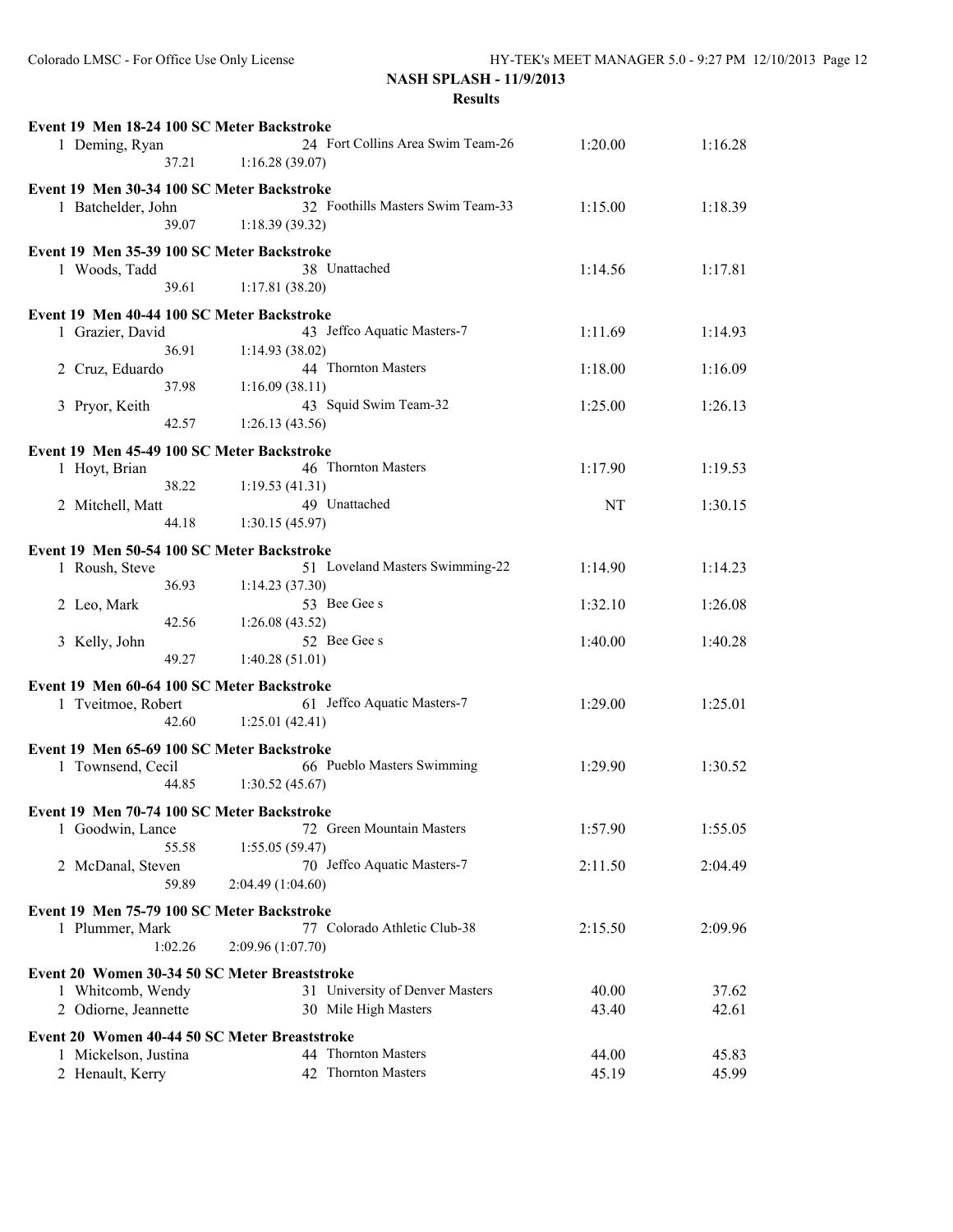| (Event 20 Women 40-44 50 SC Meter Breaststroke)<br>3 Sands, Amy     | 43 Greeley Guppies-38             | 57.11               | 55.84              |
|---------------------------------------------------------------------|-----------------------------------|---------------------|--------------------|
| Event 20 Women 45-49 50 SC Meter Breaststroke<br>1 Clapp, Christine | 47 Colorado Athletic Club-38      | 48.00               | 1:00.11            |
| Event 20 Women 50-54 50 SC Meter Breaststroke                       |                                   |                     |                    |
| 1 Crouch, Kim                                                       | 51 Bee Gee s                      | 39.33               | 37.69              |
| 2 Garnier, Kathy                                                    | 53 Colorado Athletic Club-38      | 50.00               | 45.60              |
| 3 Stokoe, Jeanne                                                    | 52 Thornton Masters               | 48.36               | 49.27              |
| Event 20 Women 55-59 50 SC Meter Breaststroke                       |                                   |                     |                    |
| 1 Rosener, Karen                                                    | 59 Fort Collins Club              | 46.30               | 44.31              |
| Event 20 Women 60-64 50 SC Meter Breaststroke                       |                                   |                     |                    |
| 1 Laney, Judith                                                     | 61 University of Denver Masters   | 52.00               | 51.82              |
| Event 21 Men 18-24 50 SC Meter Breaststroke                         |                                   |                     |                    |
| 1 Burleson, David                                                   | 20 Air Force Academy Falcons-32   | NT                  | 34.92              |
| 2 Porter, Ethan                                                     | 18 Air Force Academy Falcons-32   | 35.00               | 36.58              |
| 3 Hoyt, Gunnar                                                      | 19 Thornton Masters               | 43.00               | 40.84              |
| Event 21 Men 25-29 50 SC Meter Breaststroke                         |                                   |                     |                    |
| 1 Ganiyev, Doston                                                   | 26 University of Denver Masters   | 40.00               | 34.11              |
| Event 21 Men 30-34 50 SC Meter Breaststroke                         |                                   |                     |                    |
| 1 Copsey, Shane                                                     | 31 Unattached                     | NT                  | 30.39              |
| 2 Bergford, Brian                                                   | 31 Thornton Masters               | 45.50               | 39.85              |
|                                                                     |                                   |                     |                    |
| Event 21 Men 40-44 50 SC Meter Breaststroke                         |                                   |                     |                    |
| 1 Liddick, Scott                                                    | 43 University of Denver Masters   | 42.00               | 40.23              |
| 2 Cusack, Clif                                                      | 44 Rocky Mountain Thunder Masters | NT                  | 43.13              |
| Event 21 Men 45-49 50 SC Meter Breaststroke                         |                                   |                     |                    |
| 1 Motter, Tim                                                       | 48 Loveland Masters Swimming-22   | 38.00               | 37.35              |
| --- Goodwin, Rob                                                    | 48 Jeffco Aquatic Masters-7       | 38.00               | DQ                 |
| Event 21 Men 50-54 50 SC Meter Breaststroke                         |                                   |                     |                    |
| 1 Lowe, Todd                                                        | 51 Bee Gee s                      | 40.00               | 49.51              |
| Event 21 Men 55-59 50 SC Meter Breaststroke                         |                                   |                     |                    |
| 1 Hess, Richard                                                     | 58 Bee Gee s                      | 38.22               | 37.99              |
| 2 Stokoe, Rick                                                      | 57 Thornton Masters               | 40.50               | 41.42              |
| Event 21 Men 60-64 50 SC Meter Breaststroke                         |                                   |                     |                    |
| 1 Waterbury, Stuart                                                 | 60 Boulder Aquatic Masters-38     | 36.00               | 34.68              |
| 2 McElhinney, Tom                                                   | 60 Bee Gee s                      | 42.00               | 43.25              |
|                                                                     |                                   |                     |                    |
| Event 21 Men 65-69 50 SC Meter Breaststroke<br>1 Carney, Kent       | 66 Evergreen Masters              |                     | 42.22              |
| 2 Zaparanick, Robert                                                | 68 Cherry Creek Athletic Club-9   | 42.00<br>55.00      | 51.92              |
|                                                                     |                                   |                     |                    |
| Event 21 Men 70-74 50 SC Meter Breaststroke                         |                                   |                     |                    |
| 1 Sherman, Larry                                                    | 72 Unattached                     | 1:05.00             | 1:02.59            |
| Event 23 Men 120-159 200 SC Meter Medley Relay                      |                                   |                     |                    |
| 1 Squid Swim Team-32                                                | A                                 | NT                  | 2:37.69            |
| 1) Pryor, Keith M43                                                 | 2) Hayden, John M41               | 3) Smith, David M25 | 4) Jordan, Tye M34 |
| 42.18                                                               | 1:29.89(47.71)<br>2:02.69(32.80)  | 2:37.69 (35.00)     |                    |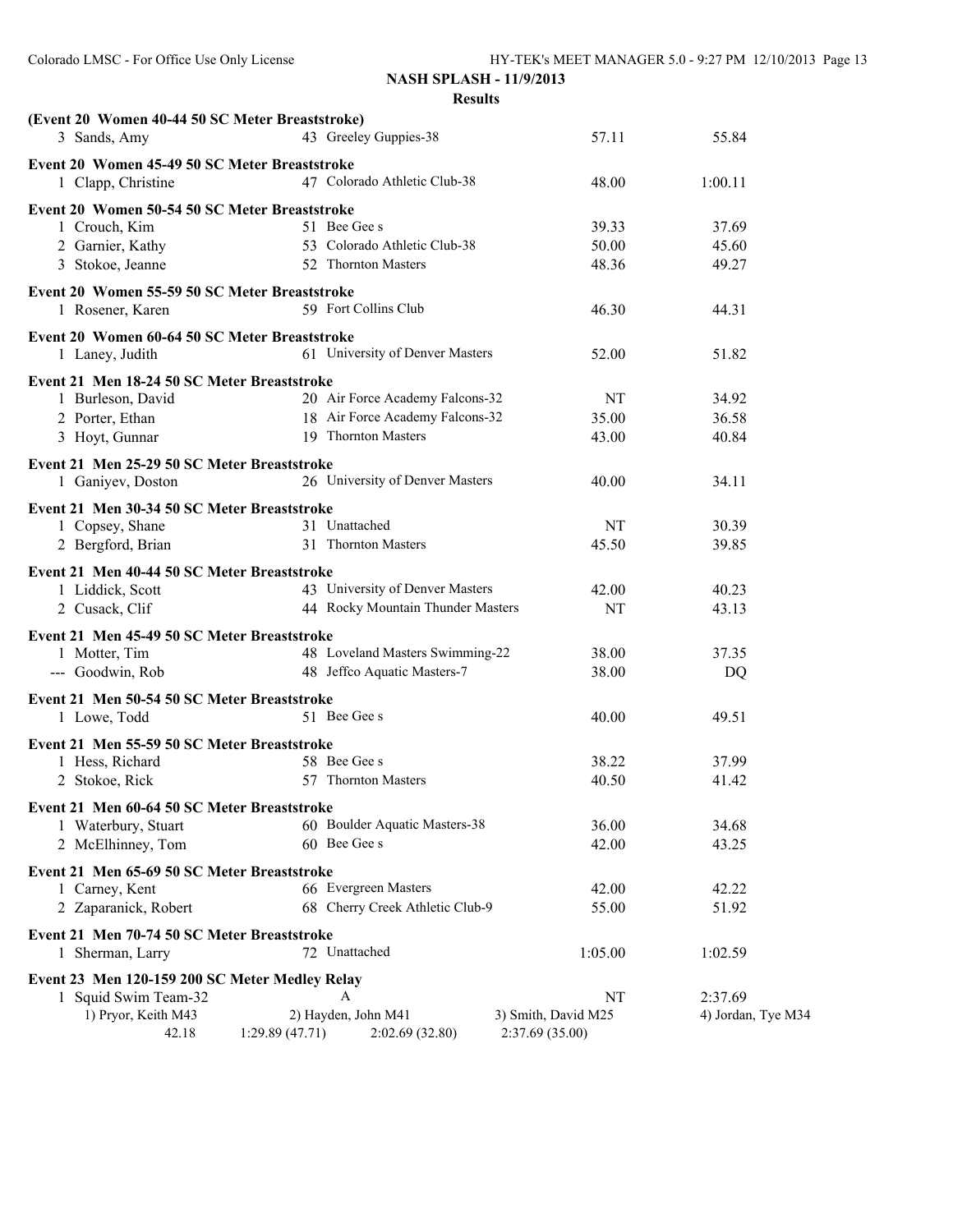|                | Event 24 Mixed 120-159 200 SC Meter Medley Relay |                 |                                 |                        |                     |
|----------------|--------------------------------------------------|-----------------|---------------------------------|------------------------|---------------------|
|                | 1 Jeffco Aquatic Masters-7                       |                 | A                               | <b>NT</b>              | 2:15.02             |
|                | 1) O'Connell, Fontaine W39                       |                 | 2) Goodwin, Rob M48             | 3) Quinnell, Jodi W30  | 4) Cox, Michael M35 |
|                | 30.39                                            | 1:07.87(37.48)  | 1:40.58(32.71)                  | 2:15.02(34.44)         |                     |
|                | 2 Air Force Academy Falcons-32                   |                 | $\mathbf{A}$                    | NT                     | 2:22.16             |
|                | 37.63                                            | 1:11.80(34.17)  | 1:48.98(37.18)                  | 2:22.16(33.18)         |                     |
|                | 3 Fort Collins Area Swim Team-26                 |                 | A                               | NT                     | 2:27.84             |
|                | 1) Daniel, Kim W27                               |                 | 2) Thompson, Elizabeth W25      | 3) Pierce, Jeffrey M33 | 4) Deming, Ryan M24 |
|                | 41.34                                            | 1:34.31(52.97)  | 1:58.91(24.60)                  | 2:27.84 (28.93)        |                     |
|                |                                                  |                 |                                 |                        |                     |
|                | Event 25 Women 18-24 100 SC Meter Freestyle      |                 |                                 |                        |                     |
|                | 1 Biggs, Brittany                                |                 | 23 Swim Dogs                    | 1:05.88                | 1:06.18             |
|                | 31.35                                            | 1:06.18(34.83)  |                                 |                        |                     |
|                | 2 Rayas, Maria                                   |                 | 23 University of Denver Masters | 1:12.28                | 1:07.42             |
|                | 32.02                                            | 1:07.42(35.40)  |                                 |                        |                     |
| 3              | Strang-Lockhart, Bri                             |                 | 18 Air Force Academy Falcons-32 | 1:05.00                | 1:09.88             |
|                | 33.12                                            | 1:09.88(36.76)  |                                 |                        |                     |
|                | 4 Morthorpe, Veronica                            |                 | 20 Air Force Academy Falcons-32 | NT                     | 1:15.48             |
|                | 36.16                                            | 1:15.48(39.32)  |                                 |                        |                     |
|                |                                                  |                 |                                 |                        |                     |
|                | Event 25 Women 30-34 100 SC Meter Freestyle      |                 |                                 |                        |                     |
|                | 1 Whitcomb, Wendy                                |                 | 31 University of Denver Masters | 1:15.00                | 1:13.24             |
|                | 33.94                                            | 1:13.24(39.30)  |                                 |                        |                     |
|                | 2 Cornelison, Kimsey                             |                 | 31 Highlands Ranch Masters      | 1:21.30                | 1:22.15             |
|                | 38.71                                            | 1:22.15(43.44)  |                                 |                        |                     |
|                | Event 25 Women 35-39 100 SC Meter Freestyle      |                 |                                 |                        |                     |
|                | 1 Stephen, Arlene                                |                 | 39 Castle Rock Triathlon Club   | 1:00.00                | 1:09.73             |
|                | 33.53                                            |                 |                                 |                        |                     |
|                |                                                  | 1:09.73(36.20)  |                                 |                        |                     |
|                | Event 25 Women 40-44 100 SC Meter Freestyle      |                 |                                 |                        |                     |
|                | 1 Richardson, Kim                                |                 | 44 Fort Collins Club            | 1:10.00                | 1:11.09             |
|                | 33.74                                            | 1:11.09(37.35)  |                                 |                        |                     |
|                | 2 Kloepfer, Ali                                  |                 | 41 Thornton Masters             | 1:30.00                | 1:17.53             |
|                | 37.19                                            | 1:17.53(40.34)  |                                 |                        |                     |
|                | 3 Kroeger-Weeks, Kim                             |                 | 43 Bee Gee s                    | 1:30.00                | 1:29.64             |
|                | 41.95                                            | 1:29.64(47.69)  |                                 |                        |                     |
|                |                                                  |                 |                                 |                        |                     |
|                | Event 25 Women 45-49 100 SC Meter Freestyle      |                 |                                 |                        |                     |
|                | 1 Thilker, Lisa                                  |                 | 47 Colorado Athletic Club-38    | 1:14.28                | 1:15.28             |
|                | 35.95                                            | 1:15.28(39.33)  |                                 |                        |                     |
|                | 2 Dunn, Bridget                                  |                 | 46 University of Denver Masters | NT                     | 1:19.18             |
|                | 36.82                                            | 1:19.18(42.36)  |                                 |                        |                     |
|                |                                                  |                 |                                 |                        |                     |
|                | Event 25 Women 50-54 100 SC Meter Freestyle      |                 |                                 |                        |                     |
|                | 1 Crouch, Kim                                    |                 | 51 Bee Gee s                    | 1:06.71                | 1:04.51             |
|                | 30.43                                            | 1:04.51(34.08)  |                                 |                        |                     |
| $\overline{2}$ | Tatnall, Suzy                                    |                 | 54 Highlands Ranch Masters      | 1:09.50                | 1:07.18             |
|                | 32.20                                            | 1:07.18(34.98)  |                                 |                        |                     |
| 3              | Garnier, Kathy                                   |                 | 53 Colorado Athletic Club-38    | 1:09.00                | 1:07.94             |
|                | 32.10                                            | 1:07.94 (35.84) |                                 |                        |                     |
|                | 4 Maleike, Corinna                               |                 | 53 Thornton Masters             | 1:14.40                | 1:17.18             |
|                | 37.20                                            | 1:17.18(39.98)  |                                 |                        |                     |
| 5              | Thompson, Mari                                   |                 | 50 Air Force Aquatics Mstrs-32  | 1:26.00                | 1:24.40             |
|                | 39.71                                            | 1:24.40 (44.69) |                                 |                        |                     |
|                | 6 Townley, Antoinette                            |                 | 53 Thornton Masters             | 1:35.00                | 1:28.90             |
|                | 43.45                                            | 1:28.90(45.45)  |                                 |                        |                     |
|                |                                                  |                 |                                 |                        |                     |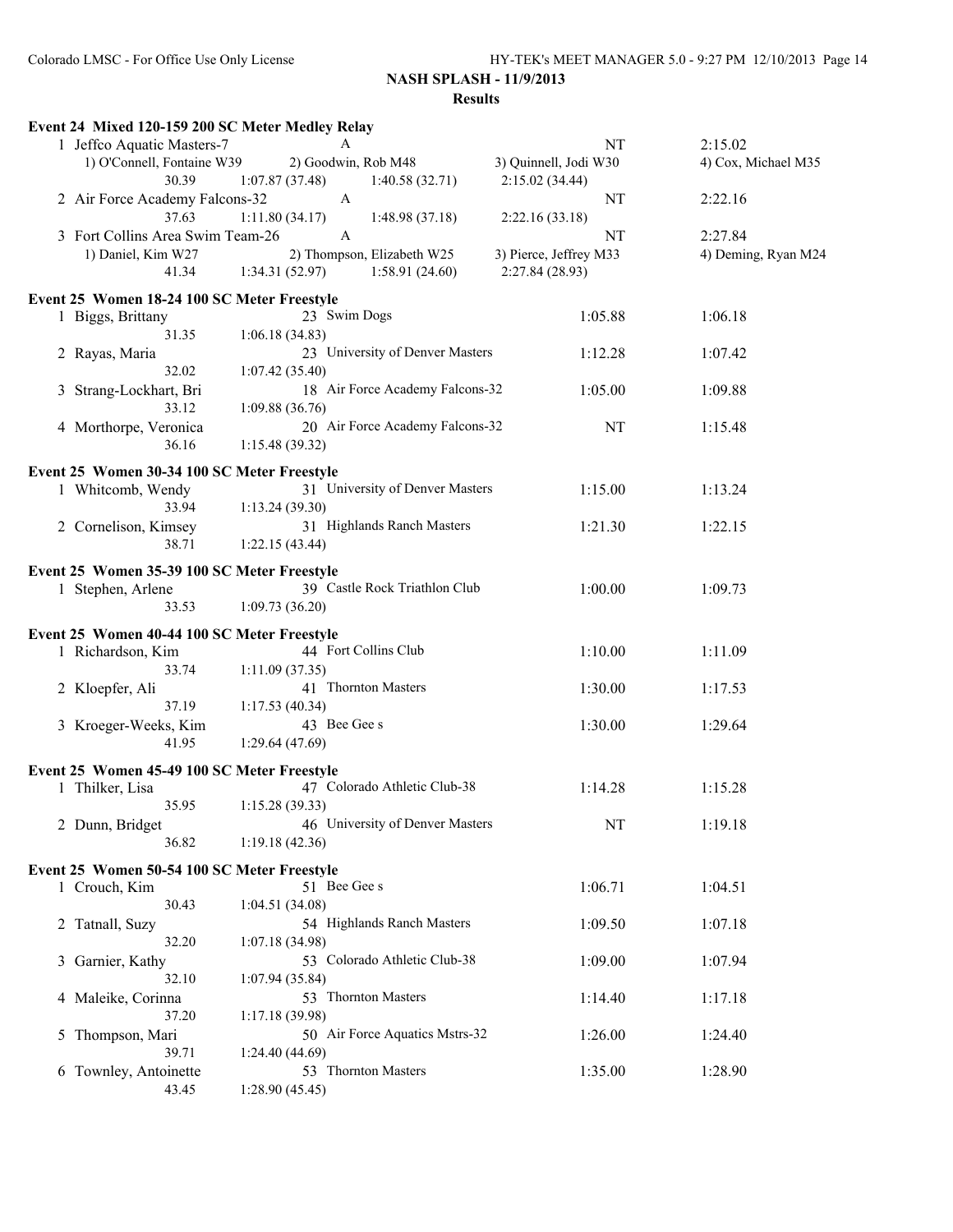**NASH SPLASH - 11/9/2013**

| (Event 25 Women 50-54 100 SC Meter Freestyle)                 |                                                     |         |         |
|---------------------------------------------------------------|-----------------------------------------------------|---------|---------|
| 7 Stokoe, Jeanne                                              | 52 Thornton Masters                                 | 1:33.00 | 1:35.15 |
| 44.93                                                         | 1:35.15(50.22)                                      |         |         |
| Event 25 Women 60-64 100 SC Meter Freestyle                   |                                                     |         |         |
| 1 Laney, Judith                                               | 61 University of Denver Masters                     | 1:33.00 | 1:20.94 |
| 39.38                                                         | 1:20.94(41.56)                                      |         |         |
| 2 Schickli, Jeanne                                            | 60 Unattached                                       | 1:50.00 | 1:32.28 |
| 42.80                                                         | 1:32.28 (49.48)                                     |         |         |
|                                                               |                                                     |         |         |
| Event 26 Men 18-24 100 SC Meter Freestyle                     |                                                     |         |         |
| 1 Burleson, David                                             | 20 Air Force Academy Falcons-32                     | 57.80   | 1:00.17 |
| 28.43                                                         | 1:00.17(31.74)<br>24 Fort Collins Area Swim Team-26 |         |         |
| 2 Deming, Ryan                                                |                                                     | 1:07.77 | 1:03.85 |
| 30.69                                                         | 1:03.85(33.16)                                      |         |         |
| 3 Porter, Ethan<br>35.42                                      | 18 Air Force Academy Falcons-32                     | 1:10.00 | 1:15.33 |
|                                                               | 1:15.33(39.91)<br>20 Thornton Masters               |         |         |
| 4 Brito, Brandon<br>35.33                                     | 1:19.07(43.74)                                      | 1:02.00 | 1:19.07 |
|                                                               |                                                     |         |         |
| Event 26 Men 30-34 100 SC Meter Freestyle                     |                                                     |         |         |
| 1 Copsey, Shane                                               | 31 Unattached                                       | NT      | 56.25   |
| 27.54                                                         | 56.25 (28.71)                                       |         |         |
| 2 Bergford, Brian                                             | 31 Thornton Masters                                 | 1:15.00 | 1:10.11 |
| 34.14                                                         | 1:10.11(35.97)                                      |         |         |
| Jordan, Tye<br>3                                              | 34 Squid Swim Team-32                               | 1:50.00 | 1:13.15 |
| 34.87                                                         | 1:13.15(38.28)                                      |         |         |
| 4 Echols, Joseph                                              | 32 Squid Swim Team-32                               | 1:15.00 | 1:13.47 |
| 35.47                                                         | 1:13.47(38.00)                                      |         |         |
| Event 26 Men 35-39 100 SC Meter Freestyle                     |                                                     |         |         |
| 1 Woods, Tadd                                                 | 38 Unattached                                       | 1:01.63 | 1:04.48 |
| 32.22                                                         | 1:04.48(32.26)                                      |         |         |
|                                                               |                                                     |         |         |
| Event 26 Men 40-44 100 SC Meter Freestyle<br>1 Harveson, Matt | 41 Thornton Masters                                 | 1:04.00 | 1:02.95 |
| 29.84                                                         | 1:02.95(33.11)                                      |         |         |
| 2 Liddick, Scott                                              | 43 University of Denver Masters                     | 1:12.00 | 1:09.61 |
| 32.78                                                         | 1:09.61(36.83)                                      |         |         |
| Pryor, Keith<br>3                                             | 43 Squid Swim Team-32                               | 1:02.00 | 1:10.65 |
| 33.90                                                         | 1:10.65(36.75)                                      |         |         |
|                                                               |                                                     |         |         |
| Event 26 Men 45-49 100 SC Meter Freestyle                     |                                                     |         |         |
| 1 Lawrence, Dietrich                                          | 48 Jeffco Aquatic Masters-7                         | 57.55   | 1:00.17 |
| 27.89                                                         | 1:00.17(32.28)                                      |         |         |
| 2 Barringer, Rob                                              | 48 Colorado Masters Swimming-32                     | 59.99   | 1:00.98 |
| 28.90                                                         | 1:00.98(32.08)                                      |         |         |
| Motter, Tim<br>3                                              | 48 Loveland Masters Swimming-22                     | 1:00.00 | 1:02.16 |
| 29.41                                                         | 1:02.16(32.75)                                      |         |         |
| 4 Mitchell, Matt                                              | 49 Unattached                                       | NT      | 1:09.98 |
| 33.90                                                         | 1:09.98(36.08)                                      |         |         |
| Event 26 Men 50-54 100 SC Meter Freestyle                     |                                                     |         |         |
| 1 Roush, Steve                                                | 51 Loveland Masters Swimming-22                     | 1:03.50 | 1:03.58 |
| 30.88                                                         | 1:03.58(32.70)                                      |         |         |
| Wolfe, Roland<br>2                                            | 51 24 Hour Fitness                                  | 1:11.00 | 1:06.55 |
| 31.88                                                         | 1:06.55(34.67)                                      |         |         |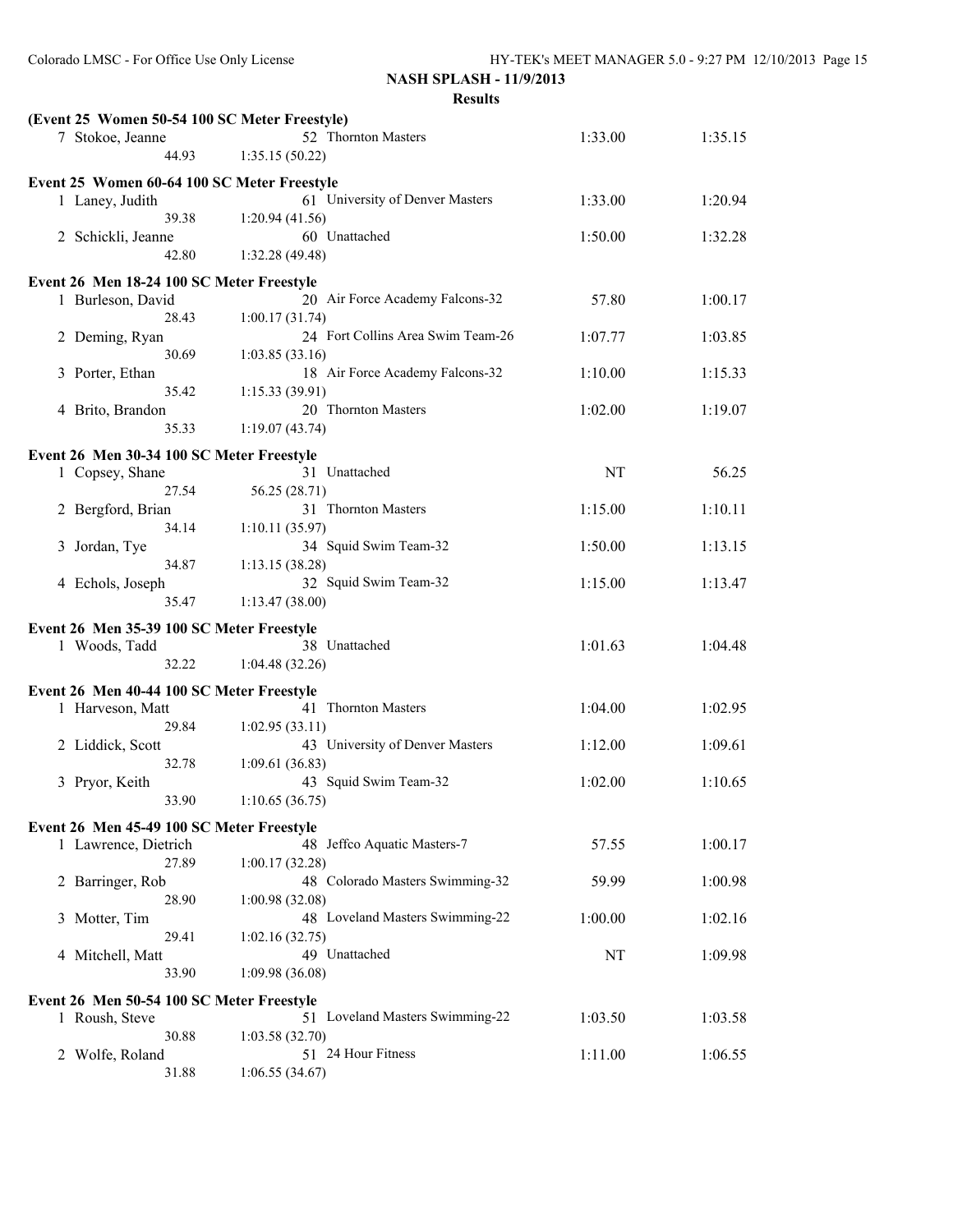|   | (Event 26 Men 50-54 100 SC Meter Freestyle) |                  |                                   |                 |         |         |
|---|---------------------------------------------|------------------|-----------------------------------|-----------------|---------|---------|
|   | 3 Buck, Alan                                |                  | 54 Air Force Aquatics Mstrs       |                 | 1:10.00 | 1:11.57 |
|   | 34.21                                       | 1:11.57(37.36)   |                                   |                 |         |         |
|   | 4 Toomey, Tom                               | 52 Unattached    |                                   |                 | 1:15.00 | 1:12.69 |
|   | 34.47                                       | 1:12.69 (38.22)  |                                   |                 |         |         |
|   | 5 Kelly, John                               | 52 Bee Gee s     |                                   |                 | 1:22.00 | 1:22.92 |
|   | 39.62                                       | 1:22.92 (43.30)  |                                   |                 |         |         |
|   | 6 Reetz, Eric                               | 53 Bee Gee s     |                                   |                 | 1:35.00 | 1:40.51 |
|   | 1:24.49                                     | 1:40.51(16.02)   |                                   |                 |         |         |
|   | Event 26 Men 55-59 100 SC Meter Freestyle   |                  |                                   |                 |         |         |
|   | 1 Orten, Frank                              |                  | 55 Colorado Masters Swimming-33   |                 | 1:02.00 | 1:02.83 |
|   | 29.86                                       | 1:02.83(32.97)   |                                   |                 |         |         |
|   | 2 Nolte, Christopher                        |                  | 56 Colorado Athletic Club-38      |                 | 1:04.50 | 1:04.73 |
|   | 31.34                                       | 1:04.73 (33.39)  |                                   |                 |         |         |
|   | Event 26 Men 60-64 100 SC Meter Freestyle   |                  |                                   |                 |         |         |
|   | 1 Waterbury, Stuart                         |                  | 60 Boulder Aquatic Masters-38     |                 | 1:02.00 | 1:04.98 |
|   | 29.90                                       | 1:04.98(35.08)   |                                   |                 |         |         |
|   | 2 Tveitmoe, Robert                          |                  | 61 Jeffco Aquatic Masters-7       |                 | 1:19.00 | 1:10.65 |
|   | 33.81                                       | 1:10.65(36.84)   |                                   |                 |         |         |
|   | Event 26 Men 65-69 100 SC Meter Freestyle   |                  |                                   |                 |         |         |
|   | 1 Abrahams, Richard                         | 68 Unattached    |                                   |                 | 1:02.50 | 1:01.35 |
|   | 28.67                                       | 1:01.35(32.68)   |                                   |                 |         |         |
|   | 2 Abbott, Bill                              | 67 Unattached    |                                   |                 | 1:15.00 | 1:12.76 |
|   | 34.51                                       | 1:12.76(38.25)   |                                   |                 |         |         |
| 3 | Burson, Bill                                |                  | 68 Colorado Masters Swimming      |                 | 1:12.00 | 1:16.80 |
|   | 36.01                                       | 1:16.80(40.79)   |                                   |                 |         |         |
|   | 4 Vaughan, James                            |                  | 67 University of Denver Masters   |                 | 1:15.20 | 1:18.76 |
|   | 37.99                                       | 1:18.76(40.77)   |                                   |                 |         |         |
|   | Event 26 Men 70-74 100 SC Meter Freestyle   |                  |                                   |                 |         |         |
|   | 1 Molnar, Ronald                            |                  | 71 Fort Collins Area Swim Team-26 |                 | 1:21.00 | 1:17.40 |
|   | 36.97                                       | 1:17.40(40.43)   |                                   |                 |         |         |
|   | 2 Goodwin, Lance                            |                  | 72 Green Mountain Masters         |                 | 1:45.10 | 1:34.14 |
|   | 44.61                                       | 1:34.14 (49.53)  |                                   |                 |         |         |
| 3 | Sherman, Larry                              | 72 Unattached    |                                   |                 | 2:07.00 | 2:13.62 |
|   | 1:02.17                                     | 2:13.62(1:11.45) |                                   |                 |         |         |
|   | Event 26 Men 75-79 100 SC Meter Freestyle   |                  |                                   |                 |         |         |
|   | 1 Plummer, Mark                             |                  | 77 Colorado Athletic Club-38      |                 | 1:37.78 | 1:38.93 |
|   | 46.38                                       | 1:38.93 (52.55)  |                                   |                 |         |         |
|   | Event 27 Women 18-24 400 SC Meter IM        |                  |                                   |                 |         |         |
|   | 1 Strang-Lockhart, Bri                      |                  | 18 Air Force Academy Falcons-32   |                 | 5:15.00 | 6:01.83 |
|   | 39.91                                       | 1:27.10(47.19)   | 2:11.70(44.60)                    | 2:55.48 (43.78) |         |         |
|   | 3:52.42 (56.94)                             | 4:47.84 (55.42)  | 5:25.94 (38.10)                   | 6:01.83(35.89)  |         |         |
|   | Event 27 Women 25-29 400 SC Meter IM        |                  |                                   |                 |         |         |
|   | 1 Thompson, Elizabeth                       |                  | 25 Fort Collins Area Swim Team-26 |                 | 6:17.00 | 6:01.07 |
|   | 36.45                                       | 1:19.21(42.76)   | 2:07.38(48.17)                    | 2:53.77(46.39)  |         |         |
|   | 3:46.67 (52.90)                             | 4:41.01 (54.34)  | 5:22.61(41.60)                    | 6:01.07 (38.46) |         |         |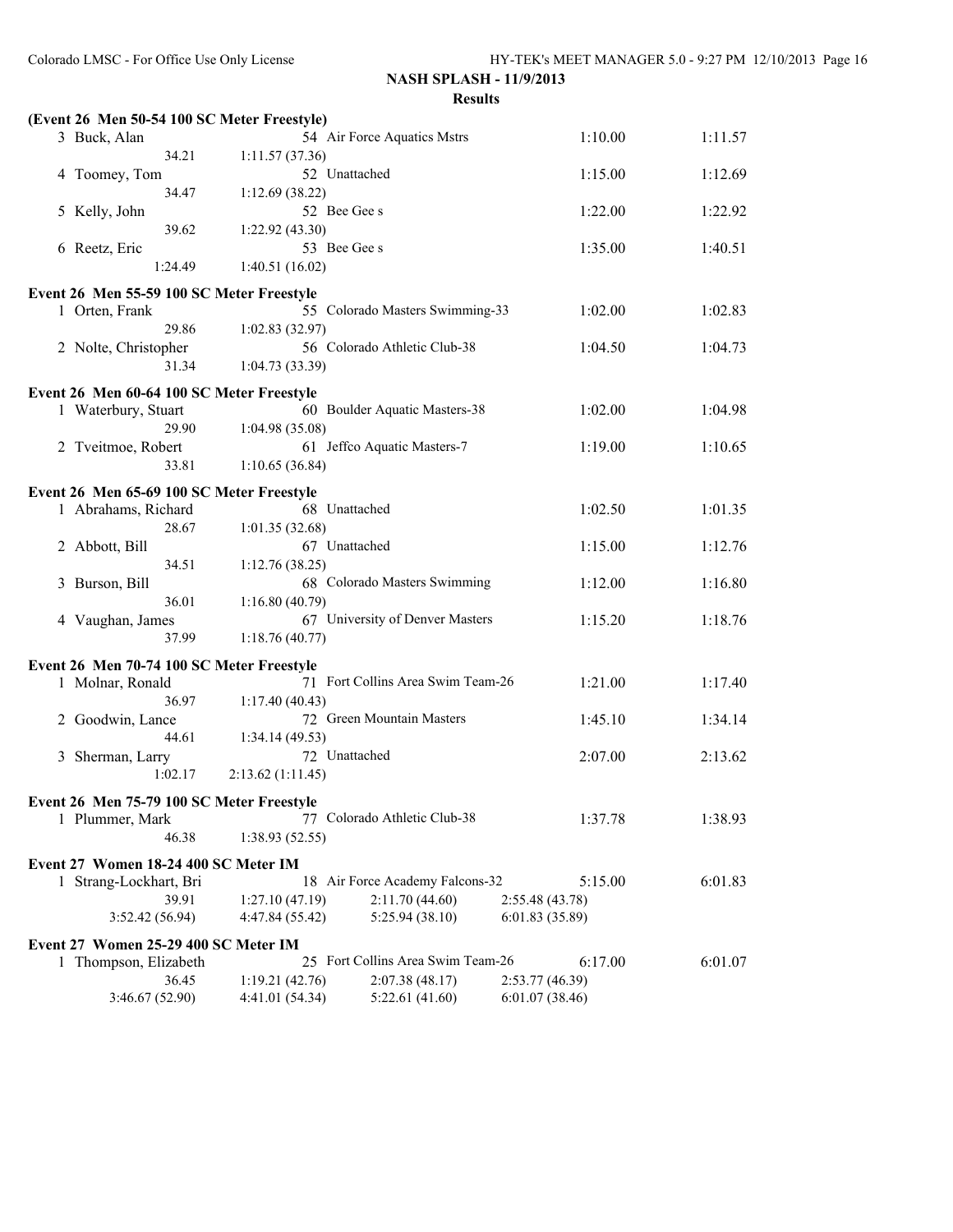| Event 27 Women 30-34 400 SC Meter IM                           |                  |                                   |                                   |         |
|----------------------------------------------------------------|------------------|-----------------------------------|-----------------------------------|---------|
| 1 Quinnell, Jodi                                               |                  | 30 Jeffco Aquatic Masters-7       | 5:33.00                           | 5:46.86 |
| 35.99                                                          | 1:16.48(40.49)   | 2:00.80(44.32)                    | 2:43.91(43.11)                    |         |
| 3:33.83 (49.92)                                                | 4:24.11(50.28)   | 5:05.89 (41.78)                   | 5:46.86 (40.97)                   |         |
| Event 27 Women 35-39 400 SC Meter IM                           |                  |                                   |                                   |         |
| 1 O'Connell, Fontaine                                          |                  | 39 Jeffco Aquatic Masters-7       | 6:45.31                           | 6:57.44 |
| 46.37                                                          | 1:40.06(53.69)   | 2:35.44 (55.38)                   | 3:30.16(54.72)                    |         |
| 4:29.35(59.19)                                                 | 5:29.21 (59.86)  | 6:14.31(45.10)                    | 6:57.44(43.13)                    |         |
|                                                                |                  |                                   |                                   |         |
| Event 27 Women 40-44 400 SC Meter IM                           |                  | 40 University of Denver Masters   | 6:20.00                           | 6:16.22 |
| 1 Framke, Erin<br>41.42                                        | 1:30.93(49.51)   | 2:19.49(48.56)                    |                                   |         |
| 3:58.59(50.66)                                                 | 4:48.81(50.22)   | 5:33.07(44.26)                    | 3:07.93 (48.44)<br>6:16.22(43.15) |         |
|                                                                |                  |                                   |                                   |         |
| Event 27 Women 65-69 400 SC Meter IM                           |                  |                                   |                                   |         |
| 1 Young, Lydia                                                 |                  | 65 Foothills Masters Swim Team-33 | 8:09.18                           | 8:30.25 |
| 59.25                                                          | 2:06.60(1:07.35) | 3:09.61(1:03.01)                  | 4:12.32(1:02.71)                  |         |
| 5:22.37(1:10.05)                                               | 6:32.95(1:10.58) | 7:32.11(59.16)                    | 8:30.25 (58.14)                   |         |
| Event 28 Men 25-29 400 SC Meter IM                             |                  |                                   |                                   |         |
| 1 Smith, David                                                 |                  | 25 Squid Swim Team-32             | 5:24.52                           | 5:37.27 |
| 35.16                                                          | 1:16.34(41.18)   | 2:01.53(45.19)                    | 2:45.01 (43.48)                   |         |
| 3:33.94(48.93)                                                 | 4:22.62(48.68)   | 4:59.81 (37.19)                   | 5:37.27 (37.46)                   |         |
|                                                                |                  |                                   |                                   |         |
| Event 28 Men 30-34 400 SC Meter IM                             |                  | 32 Foothills Masters Swim Team-33 | 5:58.50                           | 5:51.21 |
| 1 Batchelder, John<br>34.96                                    | 1:15.68(40.72)   | 2:02.42(46.74)                    | 2:50.08(47.66)                    |         |
| 3:43.39(53.31)                                                 | 4:35.72(52.33)   | 5:14.63(38.91)                    | 5:51.21 (36.58)                   |         |
|                                                                |                  |                                   |                                   |         |
| Event 28 Men 35-39 400 SC Meter IM                             |                  |                                   |                                   |         |
| 1 Cox, Michael                                                 |                  | 35 Jeffco Aquatic Masters-7       | 5:30.00                           | 5:30.03 |
| 35.32                                                          | 1:15.79(40.47)   | 1:57.13(41.34)                    | 2:38.65 (41.52)                   |         |
| 3:26.23(47.58)                                                 | 4:14.96(48.73)   | 4:52.85 (37.89)                   | 5:30.03 (37.18)                   |         |
| Event 28 Men 40-44 400 SC Meter IM                             |                  |                                   |                                   |         |
| 1 Edwards, Dan                                                 |                  | 40 Colorado Masters Swimming-32   | 5:40.00                           | 5:24.16 |
| 33.52                                                          | 1:11.46(37.94)   | 1:53.81(42.35)                    | 2:37.64(43.83)                    |         |
| 3:23.42 (45.78)                                                | 4:09.74(46.32)   | 4:47.39 (37.65)                   | 5:24.16(36.77)                    |         |
| 2 Cruz, Eduardo                                                |                  | 44 Thornton Masters               | 6:04.00                           | 6:00.38 |
| 41.88                                                          | 1:27.37(45.49)   | 2:14.53(47.16)                    | 3:00.68(46.15)                    |         |
| 3:51.66 (50.98)                                                | 4:42.05(50.39)   | 5:22.74(40.69)                    | 6:00.38(37.64)                    |         |
| Event 29 Women 18-24 100 SC Meter Butterfly                    |                  |                                   |                                   |         |
| 1 Rayas, Maria                                                 |                  | 23 University of Denver Masters   | 1:23.40                           | 1:22.08 |
| 36.39                                                          | 1:22.08(45.69)   |                                   |                                   |         |
|                                                                |                  |                                   |                                   |         |
| Event 29 Women 25-29 100 SC Meter Butterfly                    |                  |                                   |                                   |         |
| 1 Trimble, Ginny                                               |                  | 29 Dayton Area Sharks-17          | 1:25.00                           | 1:24.24 |
| 39.89                                                          | 1:24.24(44.35)   |                                   |                                   |         |
| Event 30 Men 25-29 100 SC Meter Butterfly                      |                  |                                   |                                   |         |
| 1 Smith, David                                                 |                  | 25 Squid Swim Team-32             | 1:08.40                           | 1:16.13 |
| 34.72                                                          | 1:16.13(41.41)   |                                   |                                   |         |
|                                                                |                  |                                   |                                   |         |
| Event 30 Men 30-34 100 SC Meter Butterfly<br>1 Pierce, Jeffrey |                  | 33 Fort Collins Area Swim Team-26 | 1:15.00                           | 1:12.07 |
| 33.58                                                          | 1:12.07(38.49)   |                                   |                                   |         |
|                                                                |                  |                                   |                                   |         |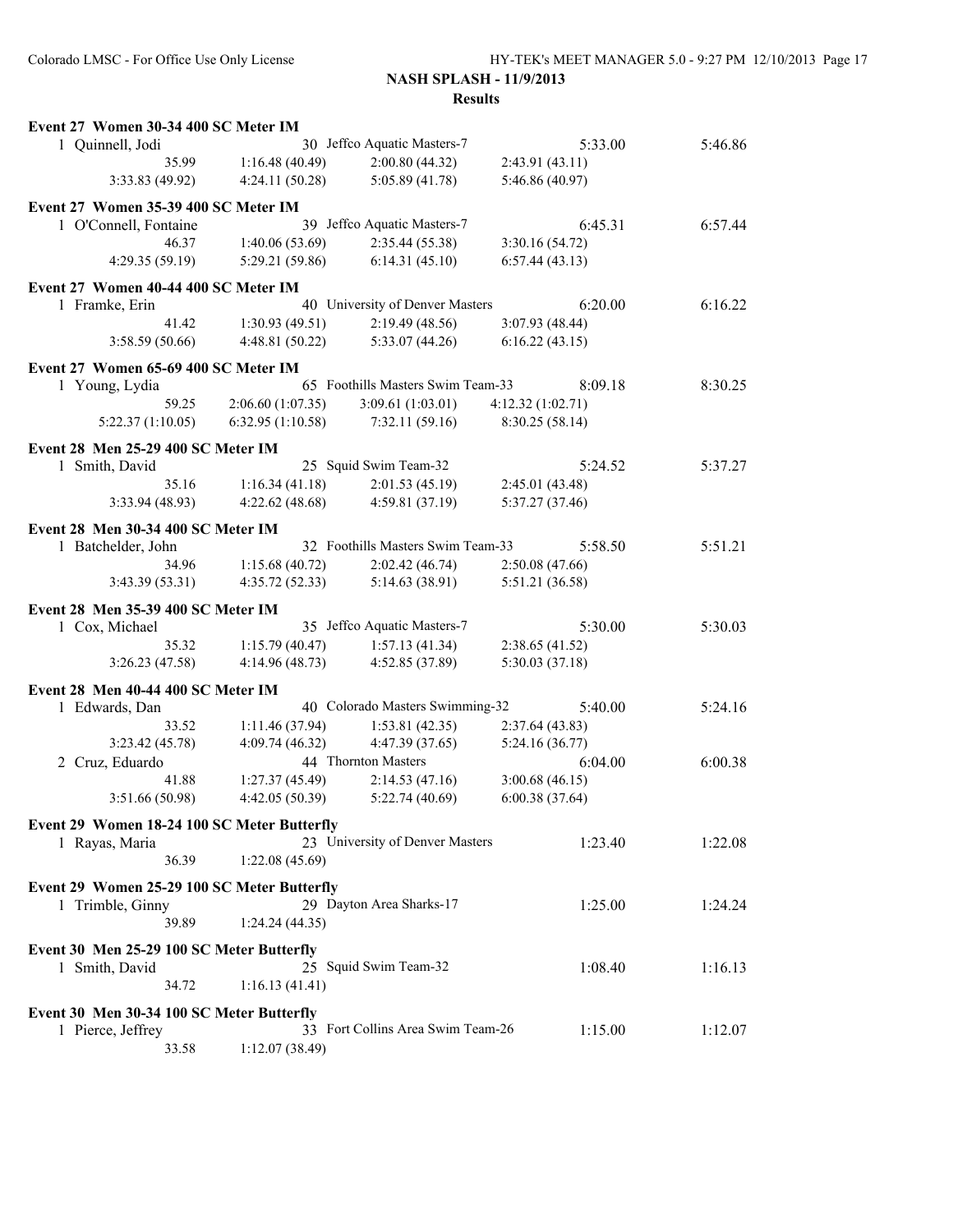| Event 30 Men 35-39 100 SC Meter Butterfly                           |                                                              |                |                |
|---------------------------------------------------------------------|--------------------------------------------------------------|----------------|----------------|
| 1 Rasmussen, Cody                                                   | 36 Dayton Area Sharks-17                                     | 1:02.00        | 1:06.57        |
| 30.91                                                               | 1:06.57(35.66)                                               |                |                |
| Event 31 Women 30-34 50 SC Meter Backstroke<br>1 Cornelison, Kimsey | 31 Highlands Ranch Masters                                   | 39.87          | 42.59          |
|                                                                     |                                                              |                |                |
| Event 31 Women 40-44 50 SC Meter Backstroke                         | 41 Thornton Masters                                          |                |                |
| 1 Schell, Kim<br>2 Richardson, Kim                                  | 44 Fort Collins Club                                         | 38.88<br>37.00 | 37.71          |
| 3 Broncucia, Stacy                                                  | 44 Thornton Masters                                          | 46.00          | 39.38<br>44.07 |
| 4 Mickelson, Justina                                                | 44 Thornton Masters                                          | 44.00          | 49.27          |
| 5 Sands, Amy                                                        | 43 Greeley Guppies-38                                        | 49.44          | 57.97          |
|                                                                     |                                                              |                |                |
| Event 31 Women 45-49 50 SC Meter Backstroke                         |                                                              |                |                |
| 1 Freund, Shelle                                                    | 48 Colorado Athletic Club-38                                 | 37.50          | 36.03          |
| 2 Crino, Heide                                                      | 47 Colorado Athletic Club-38<br>47 Colorado Athletic Club-38 | 40.00          | 40.03          |
| 3 Clapp, Christine                                                  |                                                              | 52.00          | 57.77          |
| Event 31 Women 50-54 50 SC Meter Backstroke                         |                                                              |                |                |
| 1 Tatnall, Suzy                                                     | 54 Highlands Ranch Masters                                   | 36.11          | 36.91          |
| 2 Thompson, Mari                                                    | 50 Air Force Aquatics Mstrs-32                               | 53.00          | 48.00          |
| 3 Townley, Antoinette                                               | 53 Thornton Masters                                          | 1:00.00        | 54.96          |
| Event 31 Women 60-64 50 SC Meter Backstroke                         |                                                              |                |                |
| 1 Schickli, Jeanne                                                  | 60 Unattached                                                | 1:00.00        | 53.84          |
| Event 32 Men 18-24 50 SC Meter Backstroke                           |                                                              |                |                |
| 1 Hoyt, Gunnar                                                      | 19 Thornton Masters                                          | 36.50          | 37.56          |
| 2 Brito, Brandon                                                    | 20 Thornton Masters                                          | 32.00          | 39.09          |
|                                                                     |                                                              |                |                |
| Event 32 Men 30-34 50 SC Meter Backstroke                           | 31 Thornton Masters                                          |                |                |
| 1 Bergford, Brian                                                   |                                                              | 42.50          | 39.21          |
| Event 32 Men 35-39 50 SC Meter Backstroke                           |                                                              |                |                |
| 1 Woods, Tadd                                                       | 38 Unattached                                                | 36.54          | 35.51          |
| Event 32 Men 40-44 50 SC Meter Backstroke                           |                                                              |                |                |
| 1 Grazier, David                                                    | 43 Jeffco Aquatic Masters-7                                  | 33.31          | 33.51          |
| 2 Cusack, Clif                                                      | 44 Rocky Mountain Thunder Masters                            | 35.00          | 34.03          |
| 3 Liddick, Scott                                                    | 43 University of Denver Masters                              | 40.00          | 38.43          |
| Event 32 Men 45-49 50 SC Meter Backstroke                           |                                                              |                |                |
| 1 Hoyt, Brian                                                       | 46 Thornton Masters                                          | 35.48          | 35.85          |
|                                                                     |                                                              |                |                |
| Event 32 Men 50-54 50 SC Meter Backstroke                           | 53 Bee Gee s                                                 |                |                |
| 1 Leo, Mark                                                         | 53 Bee Gee s                                                 | 40.10          | 38.54          |
| 2 Reetz, Eric                                                       | 51 Bee Gee s                                                 | 45.00          | 47.20          |
| 3 Ramirez, Al                                                       | 51 Bee Gee s                                                 | 45.35          | 48.24          |
| 4 Lowe, Todd                                                        |                                                              | 42.00          | 54.25          |
| Event 32 Men 55-59 50 SC Meter Backstroke                           |                                                              |                |                |
| 1 Nolte, Christopher                                                | 56 Colorado Athletic Club-38                                 | 35.00          | 35.15          |
| Event 32 Men 65-69 50 SC Meter Backstroke                           |                                                              |                |                |
| 1 Townsend, Cecil                                                   | 66 Pueblo Masters Swimming                                   | 40.50          | 41.54          |
| Event 32 Men 70-74 50 SC Meter Backstroke                           |                                                              |                |                |
| 1 Goodwin, Lance                                                    | 72 Green Mountain Masters                                    | 53.70          | 51.33          |
|                                                                     |                                                              |                |                |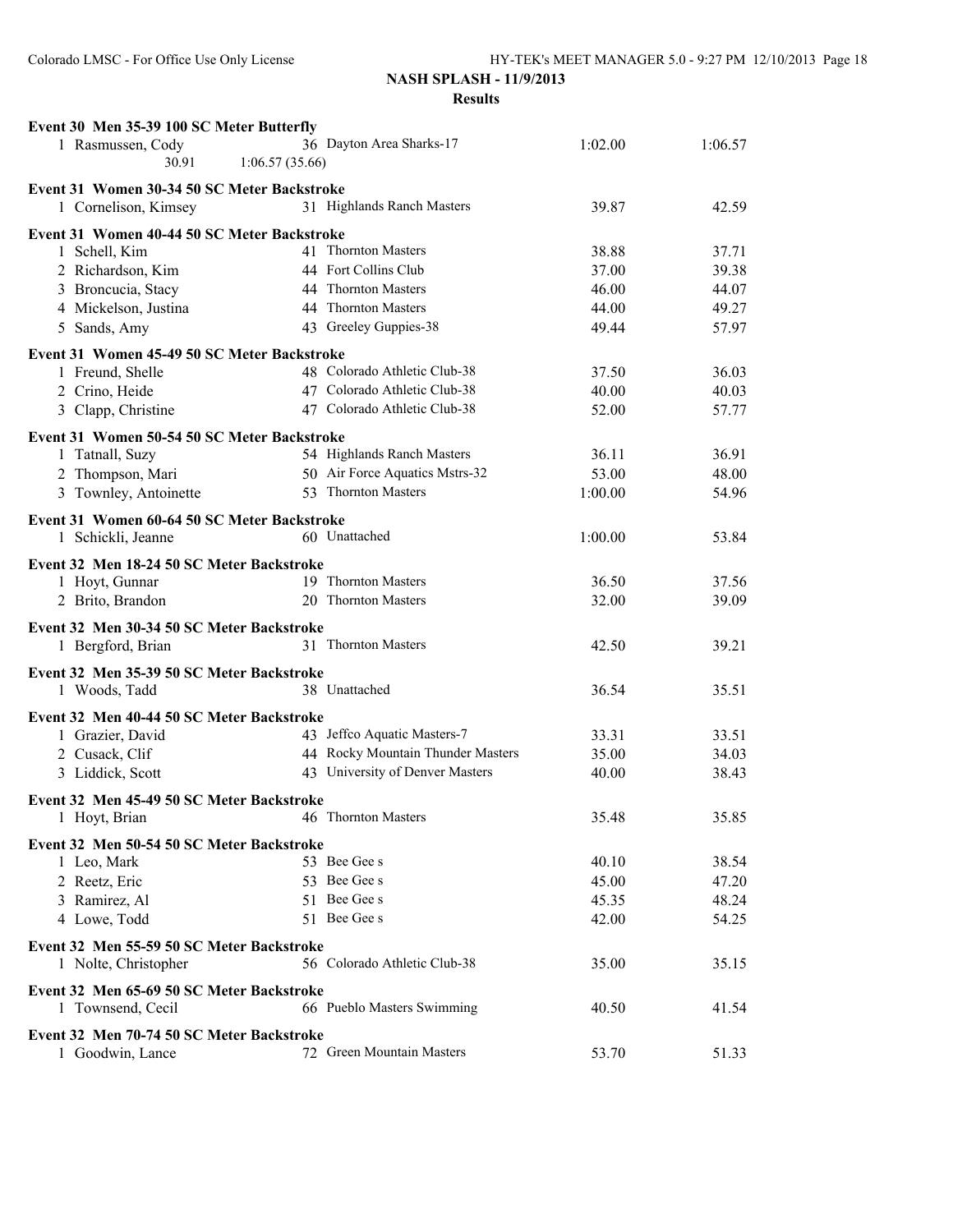| (Event 32 Men 70-74 50 SC Meter Backstroke)<br>70 Jeffco Aquatic Masters-7<br>2 McDanal, Steven<br>56.60<br>72 Unattached<br>3 Sherman, Larry<br>1:08.00<br>1:06.58<br>Event 32 Men 75-79 50 SC Meter Backstroke<br>77 Colorado Athletic Club-38<br>1 Plummer, Mark<br>1:05.90<br>Event 33 Women 40-44 200 SC Meter Breaststroke<br>40 University of Denver Masters<br>1 Framke, Erin<br>3:15.00<br>3:11.45<br>43.94<br>1:32.97(49.03)<br>2:22.58(49.61)<br>3:11.45(48.87)<br>42 Thornton Masters<br>2 Henault, Kerry<br>3:29.30<br>3:33.99<br>1:43.44(53.96)<br>49.48<br>2:39.58(56.14)<br>3:33.99(54.41) | 54.38<br>58.73<br>3:26.93<br>2:58.26 |
|------------------------------------------------------------------------------------------------------------------------------------------------------------------------------------------------------------------------------------------------------------------------------------------------------------------------------------------------------------------------------------------------------------------------------------------------------------------------------------------------------------------------------------------------------------------------------------------------------------|--------------------------------------|
|                                                                                                                                                                                                                                                                                                                                                                                                                                                                                                                                                                                                            |                                      |
|                                                                                                                                                                                                                                                                                                                                                                                                                                                                                                                                                                                                            |                                      |
|                                                                                                                                                                                                                                                                                                                                                                                                                                                                                                                                                                                                            |                                      |
|                                                                                                                                                                                                                                                                                                                                                                                                                                                                                                                                                                                                            |                                      |
|                                                                                                                                                                                                                                                                                                                                                                                                                                                                                                                                                                                                            |                                      |
|                                                                                                                                                                                                                                                                                                                                                                                                                                                                                                                                                                                                            |                                      |
|                                                                                                                                                                                                                                                                                                                                                                                                                                                                                                                                                                                                            |                                      |
|                                                                                                                                                                                                                                                                                                                                                                                                                                                                                                                                                                                                            |                                      |
|                                                                                                                                                                                                                                                                                                                                                                                                                                                                                                                                                                                                            |                                      |
| Event 33 Women 45-49 200 SC Meter Breaststroke                                                                                                                                                                                                                                                                                                                                                                                                                                                                                                                                                             |                                      |
| 47 Colorado Athletic Club-38<br>1 Thilker, Lisa<br>3:25.72                                                                                                                                                                                                                                                                                                                                                                                                                                                                                                                                                 |                                      |
| 47.71<br>1:40.31(52.60)<br>2:34.04(53.73)<br>3:26.93(52.89)                                                                                                                                                                                                                                                                                                                                                                                                                                                                                                                                                |                                      |
| Event 34 Men 25-29 200 SC Meter Breaststroke                                                                                                                                                                                                                                                                                                                                                                                                                                                                                                                                                               |                                      |
| 26 University of Denver Masters<br>3:10.00<br>1 Ganiyev, Doston                                                                                                                                                                                                                                                                                                                                                                                                                                                                                                                                            |                                      |
| 1:27.22(46.08)<br>2:13.42(46.20)<br>2:58.26(44.84)<br>41.14                                                                                                                                                                                                                                                                                                                                                                                                                                                                                                                                                |                                      |
|                                                                                                                                                                                                                                                                                                                                                                                                                                                                                                                                                                                                            |                                      |
| Event 34 Men 35-39 200 SC Meter Breaststroke                                                                                                                                                                                                                                                                                                                                                                                                                                                                                                                                                               |                                      |
| 37 Thornton Masters<br>--- Morris, Chad<br>3:05.00                                                                                                                                                                                                                                                                                                                                                                                                                                                                                                                                                         | <b>NS</b>                            |
| Event 34 Men 45-49 200 SC Meter Breaststroke                                                                                                                                                                                                                                                                                                                                                                                                                                                                                                                                                               |                                      |
| 48 Jeffco Aquatic Masters-7<br>1 Lawrence, Dietrich<br>2:35.89<br>2:47.58                                                                                                                                                                                                                                                                                                                                                                                                                                                                                                                                  |                                      |
| 1:21.08(42.64)<br>2:04.36(43.28)<br>38.44<br>2:47.58 (43.22)                                                                                                                                                                                                                                                                                                                                                                                                                                                                                                                                               |                                      |
| Event 34 Men 60-64 200 SC Meter Breaststroke                                                                                                                                                                                                                                                                                                                                                                                                                                                                                                                                                               |                                      |
| 60 Boulder Aquatic Masters-38<br>2:58.00<br>2:58.76<br>1 Waterbury, Stuart                                                                                                                                                                                                                                                                                                                                                                                                                                                                                                                                 |                                      |
| 2:12.22(46.47)<br>40.11<br>1:25.75(45.64)<br>2:58.76(46.54)                                                                                                                                                                                                                                                                                                                                                                                                                                                                                                                                                |                                      |
| Event 34 Men 65-69 200 SC Meter Breaststroke                                                                                                                                                                                                                                                                                                                                                                                                                                                                                                                                                               |                                      |
| 66 Evergreen Masters<br>--- Carney, Kent<br>3:15.00                                                                                                                                                                                                                                                                                                                                                                                                                                                                                                                                                        | <b>NS</b>                            |
| Event 35 Women 18-24 50 SC Meter Freestyle                                                                                                                                                                                                                                                                                                                                                                                                                                                                                                                                                                 |                                      |
| 23 University of Denver Masters<br>1 Rayas, Maria<br>31.22                                                                                                                                                                                                                                                                                                                                                                                                                                                                                                                                                 | 30.68                                |
| 20 Air Force Academy Falcons-32<br>2 Morthorpe, Veronica<br>NT                                                                                                                                                                                                                                                                                                                                                                                                                                                                                                                                             | 31.19                                |
|                                                                                                                                                                                                                                                                                                                                                                                                                                                                                                                                                                                                            |                                      |
| Event 35 Women 25-29 50 SC Meter Freestyle                                                                                                                                                                                                                                                                                                                                                                                                                                                                                                                                                                 |                                      |
| 27 Fort Collins Area Swim Team-26<br>--- Daniel, Kim<br>31.28                                                                                                                                                                                                                                                                                                                                                                                                                                                                                                                                              | <b>NS</b>                            |
| Event 35 Women 30-34 50 SC Meter Freestyle                                                                                                                                                                                                                                                                                                                                                                                                                                                                                                                                                                 |                                      |
| 31 Highlands Ranch Masters<br>36.31<br>1 Cornelison, Kimsey                                                                                                                                                                                                                                                                                                                                                                                                                                                                                                                                                | 37.42                                |
| Event 35 Women 40-44 50 SC Meter Freestyle                                                                                                                                                                                                                                                                                                                                                                                                                                                                                                                                                                 |                                      |
| 44 Fort Collins Club<br>1 Richardson, Kim<br>32.00                                                                                                                                                                                                                                                                                                                                                                                                                                                                                                                                                         | 32.26                                |
| 41 Thornton Masters<br>35.68<br>2 Schell, Kim                                                                                                                                                                                                                                                                                                                                                                                                                                                                                                                                                              | 32.71                                |
| 3 Kloepfer, Ali<br>41 Thornton Masters<br>33.00                                                                                                                                                                                                                                                                                                                                                                                                                                                                                                                                                            | 34.37                                |
| 44 Thornton Masters<br>4 Mickelson, Justina<br>34.00                                                                                                                                                                                                                                                                                                                                                                                                                                                                                                                                                       | 36.74                                |
| 44 Thornton Masters<br>5 Broncucia, Stacy<br>37.00                                                                                                                                                                                                                                                                                                                                                                                                                                                                                                                                                         | 36.83                                |
|                                                                                                                                                                                                                                                                                                                                                                                                                                                                                                                                                                                                            |                                      |
| Event 35 Women 45-49 50 SC Meter Freestyle<br>48 Rocky Mountain Thunder Masters<br>1 Sappey, Collette<br>27.70                                                                                                                                                                                                                                                                                                                                                                                                                                                                                             | 28.22                                |
| 46 University of Denver Masters<br>2 Dunn, Bridget<br>NT                                                                                                                                                                                                                                                                                                                                                                                                                                                                                                                                                   | 35.32                                |
| 47 Colorado Athletic Club-38<br>Clapp, Christine<br>45.00<br>$\frac{1}{2} \frac{1}{2} \frac{1}{2} \frac{1}{2} \frac{1}{2} \frac{1}{2} \frac{1}{2} \frac{1}{2} \frac{1}{2} \frac{1}{2} \frac{1}{2} \frac{1}{2} \frac{1}{2} \frac{1}{2} \frac{1}{2} \frac{1}{2} \frac{1}{2} \frac{1}{2} \frac{1}{2} \frac{1}{2} \frac{1}{2} \frac{1}{2} \frac{1}{2} \frac{1}{2} \frac{1}{2} \frac{1}{2} \frac{1}{2} \frac{1}{2} \frac{1}{2} \frac{1}{2} \frac{1}{2} \frac{$                                                                                                                                                  | DQ                                   |
| 48 Colorado Athletic Club-38<br>--- Freund, Shelle<br>34.00                                                                                                                                                                                                                                                                                                                                                                                                                                                                                                                                                | <b>NS</b>                            |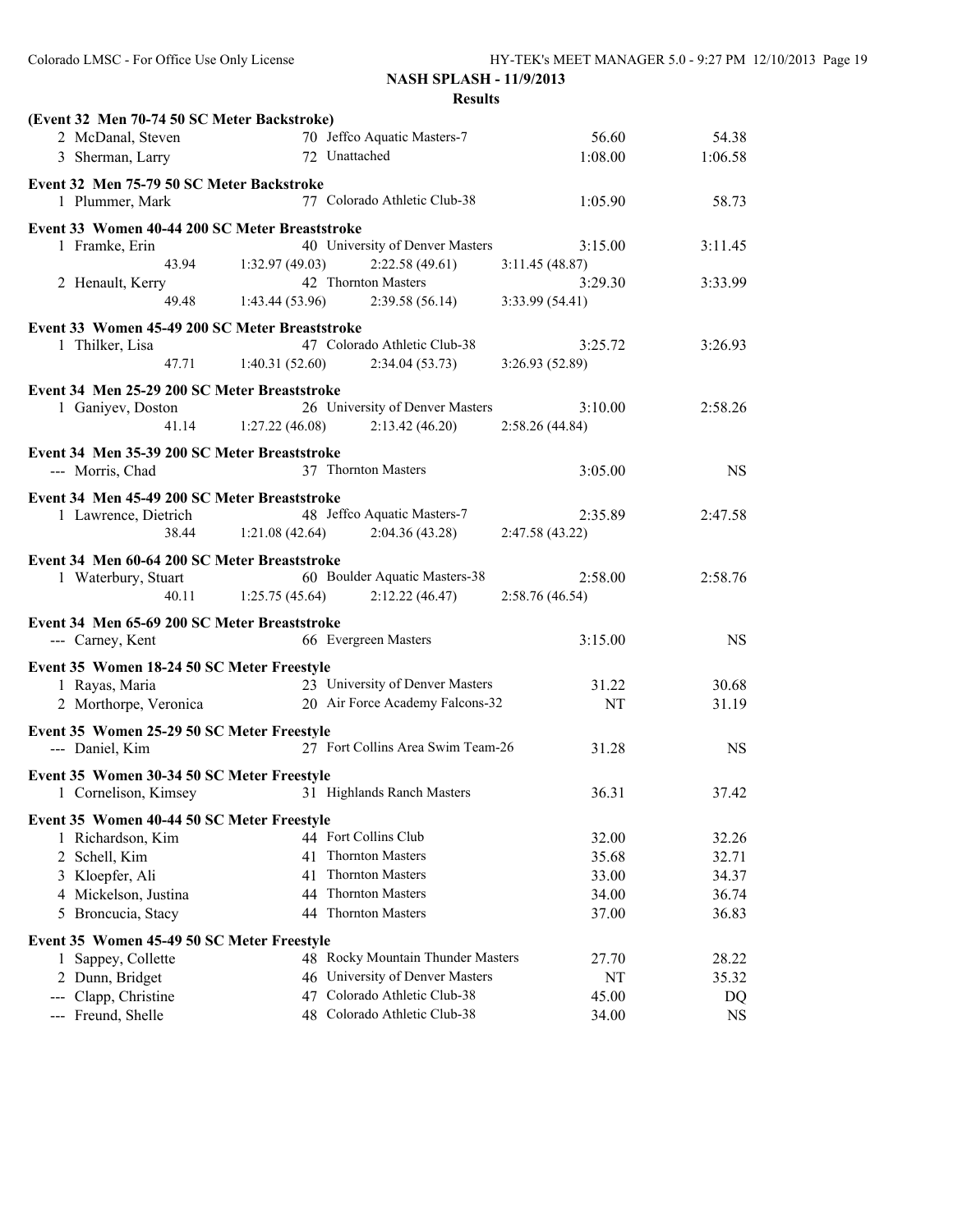| Event 35 Women 50-54 50 SC Meter Freestyle                      |                                   |       |                |
|-----------------------------------------------------------------|-----------------------------------|-------|----------------|
| 1 Crouch, Kim                                                   | 51 Bee Gee s                      | 30.11 | 28.96          |
| 2 Thompson, Mari                                                | 50 Air Force Aquatics Mstrs-32    | 38.00 | 36.53          |
| 3 Townley, Antoinette                                           | 53 Thornton Masters               | 43.00 | 39.56          |
| 4 Stokoe, Jeanne                                                | 52 Thornton Masters               | 42.40 | 40.38          |
| --- Garnier, Kathy                                              | 53 Colorado Athletic Club-38      | 31.00 | <b>NS</b>      |
| Event 35 Women 55-59 50 SC Meter Freestyle                      |                                   |       |                |
| 1 Rosener, Karen                                                | 59 Fort Collins Club              | 34.30 | 34.11          |
| Event 35 Women 60-64 50 SC Meter Freestyle                      |                                   |       |                |
| 1 Schickli, Jeanne                                              | 60 Unattached                     | 50.00 | 54.48          |
| Event 35 Women 65-69 50 SC Meter Freestyle                      |                                   |       |                |
| 1 Young, Lydia                                                  | 65 Foothills Masters Swim Team-33 | 39.10 | 41.34          |
| Event 36 Men 18-24 50 SC Meter Freestyle                        |                                   |       |                |
| 1 Burleson, David                                               | 20 Air Force Academy Falcons-32   | 26.30 | 26.40          |
| 2 Deming, Ryan                                                  | 24 Fort Collins Area Swim Team-26 | 31.33 | 28.65          |
| 3 Porter, Ethan                                                 | 18 Air Force Academy Falcons-32   | 29.00 | 29.96          |
| 4 Hoyt, Gunnar                                                  | 19 Thornton Masters               | 32.50 | 31.12          |
| 5 Brito, Brandon                                                | 20 Thornton Masters               | 29.00 | 32.08          |
| Event 36 Men 25-29 50 SC Meter Freestyle                        |                                   |       |                |
| 1 Ganiyev, Doston                                               | 26 University of Denver Masters   | 33.00 | 30.63          |
|                                                                 |                                   |       |                |
| Event 36 Men 30-34 50 SC Meter Freestyle                        | 31 Unattached                     | NT    | 24.52          |
| 1 Copsey, Shane                                                 | 33 Fort Collins Area Swim Team-26 | 28.00 | 27.13          |
| 2 Pierce, Jeffrey                                               | 31 Thornton Masters               |       |                |
| 3 Bergford, Brian                                               | 34 Squid Swim Team-32             | 34.00 | 31.51<br>31.93 |
| 4 Jordan, Tye                                                   |                                   | 45.00 |                |
| Event 36 Men 35-39 50 SC Meter Freestyle                        |                                   |       |                |
| 1 Woods, Tadd                                                   | 38 Unattached                     | 29.50 | 28.86          |
| Event 36 Men 40-44 50 SC Meter Freestyle                        |                                   |       |                |
| 1 Harveson, Matt                                                | 41 Thornton Masters               | 28.00 | 28.48          |
| 2 Cusack, Clif                                                  | 44 Rocky Mountain Thunder Masters | 30.00 | 29.30          |
| 3 Liddick, Scott                                                | 43 University of Denver Masters   | 32.00 | 30.51          |
| Event 36 Men 45-49 50 SC Meter Freestyle                        |                                   |       |                |
| 1 Hoyt, Brian                                                   | 46 Thornton Masters               | 29.23 | 29.21          |
| 2 Mitchell, Matt                                                | 49 Unattached                     | NT    | 30.43          |
| Event 36 Men 50-54 50 SC Meter Freestyle                        |                                   |       |                |
| 1 Wolfe, Roland                                                 | 51 24 Hour Fitness                | 31.00 | 29.64          |
| 2 Leo, Mark                                                     | 53 Bee Gee s                      | 32.10 | 31.05          |
| 3 Toomey, Tom                                                   | 52 Unattached                     | 33.88 | 33.39          |
| 4 Ramirez, Al                                                   | 51 Bee Gee s                      | 33.21 | 35.34          |
| 5 Lowe, Todd                                                    | 51 Bee Gee s                      | 33.00 | 35.37          |
| 6 Reetz, Eric                                                   | 53 Bee Gee s                      | 35.00 | 36.13          |
| Event 36 Men 60-64 50 SC Meter Freestyle                        |                                   |       |                |
| 1 McElhinney, Tom                                               | 60 Bee Gee s                      | 35.00 | 34.48          |
|                                                                 |                                   |       |                |
| Event 36 Men 65-69 50 SC Meter Freestyle<br>1 Abrahams, Richard | 68 Unattached                     | 27.50 | 26.79          |
| 2 Vaughan, James                                                | 67 University of Denver Masters   | 34.45 | 33.43          |
|                                                                 |                                   |       |                |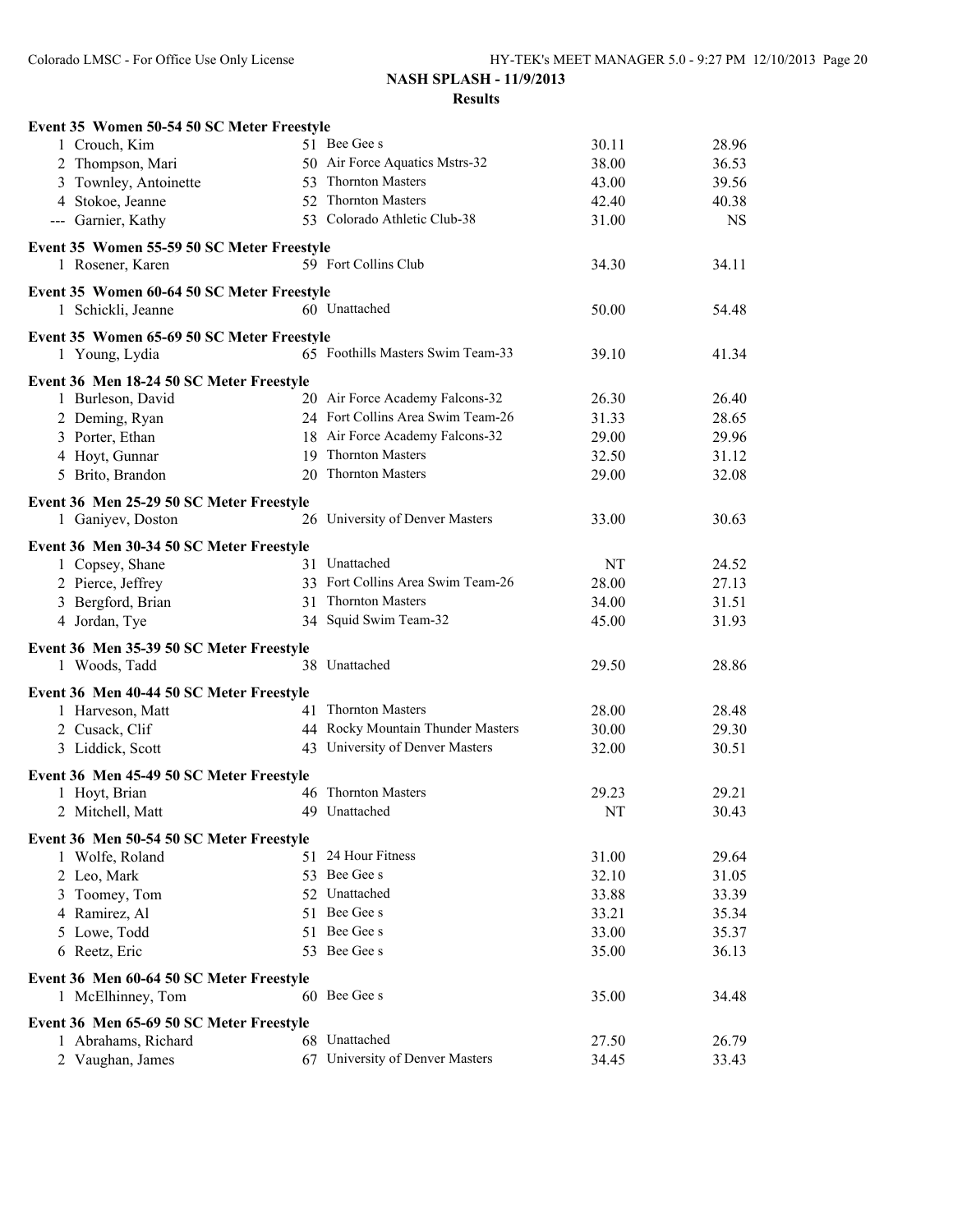| (Event 36 Men 65-69 50 SC Meter Freestyle) |                       |                                       |                           |         |
|--------------------------------------------|-----------------------|---------------------------------------|---------------------------|---------|
| 3 Zaparanick, Robert                       |                       | 68 Cherry Creek Athletic Club-9       | 45.00                     | 43.21   |
| Event 36 Men 70-74 50 SC Meter Freestyle   |                       |                                       |                           |         |
| 1 McDanal, Steven                          |                       | 70 Jeffco Aquatic Masters-7           | 43.70                     | 43.81   |
| Event 37 Women 25-29 200 SC Meter IM       |                       |                                       |                           |         |
| 1 Trimble, Ginny                           |                       | 29 Dayton Area Sharks-17              | 3:00.00                   | 3:00.37 |
| 39.81                                      | 1:27.47(47.66)        | 2:22.87(55.40)                        | 3:00.37(37.50)            |         |
| Event 37 Women 30-34 200 SC Meter IM       |                       |                                       |                           |         |
| 1 Quinnell, Jodi                           |                       | 30 Jeffco Aquatic Masters-7           | 2:46.50                   | 2:45.48 |
| 34.48                                      | 1:16.94(42.46)        | 2:06.29(49.35)                        | 2:45.48(39.19)            |         |
| 2 Odiorne, Jeannette                       |                       | 30 Mile High Masters                  | 3:07.45                   | 3:01.24 |
| 42.08                                      |                       | $1:28.83(46.75)$ $2:18.70(49.87)$     | 3:01.24(42.54)            |         |
| Event 37 Women 35-39 200 SC Meter IM       |                       |                                       |                           |         |
| 1 O'Connell, Fontaine                      |                       | 39 Jeffco Aquatic Masters-7           | 3:15.00                   | 3:18.60 |
| 44.95                                      |                       | $1:37.89(52.94)$ $2:35.96(58.07)$     | 3:18.60(42.64)            |         |
|                                            |                       |                                       |                           |         |
| Event 37 Women 40-44 200 SC Meter IM       |                       |                                       |                           |         |
| 1 Framke, Erin                             |                       | 40 University of Denver Masters       | 3:00.00                   | 2:57.61 |
|                                            | 39.93 1:26.89 (46.96) | 2:16.25(49.36)<br>43 Bee Gee s        | 2:57.61(41.36)            |         |
| 2 Kroeger-Weeks, Kim<br>47.71              |                       | $1:41.53(53.82)$ $2:42.61(1:01.08)$   | 3:40.00<br>3:33.43(50.82) | 3:33.43 |
|                                            |                       |                                       |                           |         |
| Event 37 Women 45-49 200 SC Meter IM       |                       |                                       |                           |         |
| 1 Dunn, Bridget                            |                       | 46 University of Denver Masters       | NT                        | 3:24.72 |
|                                            |                       | 49.15 1:45.62 (56.47) 2:40.84 (55.22) | 3:24.72(43.88)            |         |
| Event 37 Women 50-54 200 SC Meter IM       |                       |                                       |                           |         |
| 1 Maleike, Corinna                         |                       | 53 Thornton Masters                   | 3:27.50                   | 3:18.81 |
| 45.14                                      |                       | $1:39.88(54.74)$ $2:36.27(56.39)$     | 3:18.81(42.54)            |         |
| Event 38 Men 25-29 200 SC Meter IM         |                       |                                       |                           |         |
| 1 Smith, David                             |                       | 25 Squid Swim Team-32                 | 2:37.00                   | 2:42.73 |
| 33.81                                      | 1:16.77(42.96)        | 2:06.42(49.65)                        | 2:42.73(36.31)            |         |
|                                            |                       |                                       |                           |         |
| Event 38 Men 30-34 200 SC Meter IM         |                       | 32 Squid Swim Team-32                 | 3:40.00                   | 3:25.06 |
| 1 Echols, Joseph                           |                       | 43.05 1:38.09 (55.04) 2:37.55 (59.46) | 3:25.06(47.51)            |         |
|                                            |                       |                                       |                           |         |
| Event 38 Men 35-39 200 SC Meter IM         |                       |                                       |                           |         |
| 1 Rasmussen, Cody                          |                       | 36 Dayton Area Sharks-17              | 2:24.00                   | 2:31.17 |
| 31.91                                      | 1:13.77(41.86)        | 1:56.47(42.70)                        | 2:31.17 (34.70)           |         |
| 2 Cox, Michael                             |                       | 35 Jeffco Aquatic Masters-7           | 2:35.00                   | 2:34.93 |
| 33.47                                      | 1:13.15(39.68)        | 2:00.12(46.97)                        | 2:34.93 (34.81)           |         |
| Event 38 Men 40-44 200 SC Meter IM         |                       |                                       |                           |         |
| 1 Edwards, Dan                             |                       | 40 Colorado Masters Swimming-32       | 2:35.00                   | 2:29.89 |
| 32.69                                      | 1:12.29(39.60)        | 1:56.91(44.62)                        | 2:29.89 (32.98)           |         |
| 2 Cruz, Eduardo                            |                       | 44 Thornton Masters                   | 2:53.00                   | 2:42.24 |
| 35.25                                      | 1:17.97(42.72)        | 2:05.77(47.80)                        | 2:42.24(36.47)            |         |
| 3 Pryor, Keith                             |                       | 43 Squid Swim Team-32                 | 2:48.00                   | 2:56.17 |
| 38.45                                      | 1:25.01(46.56)        | 2:16.72(51.71)                        | 2:56.17(39.45)            |         |
| 4 Hayden, John                             |                       | 41 Squid Swim Team-32                 | 3:18.89                   | 3:13.48 |
| 40.26                                      | 1:35.59(55.33)        | 2:30.78 (55.19)                       | 3:13.48(42.70)            |         |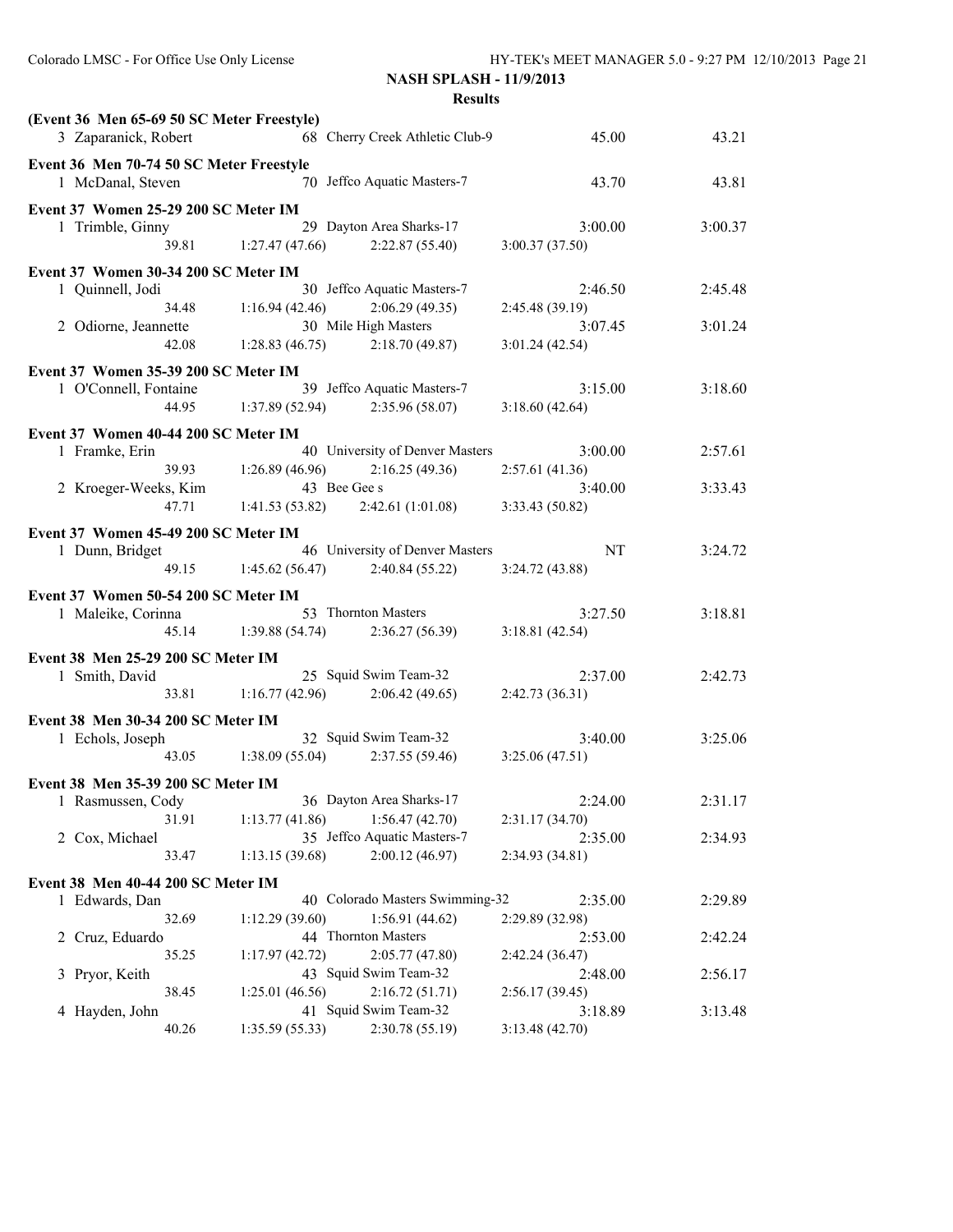| Event 38 Men 45-49 200 SC Meter IM                  |                                   |                                   |                                    |          |                     |
|-----------------------------------------------------|-----------------------------------|-----------------------------------|------------------------------------|----------|---------------------|
| 1 Barringer, Rob                                    |                                   | 48 Colorado Masters Swimming-32   |                                    | 2:36.10  | 2:36.24             |
| 33.88                                               | 1:15.95(42.07)                    | 2:02.91 (46.96)                   | 2:36.24(33.33)                     |          |                     |
| Event 38 Men 50-54 200 SC Meter IM                  |                                   |                                   |                                    |          |                     |
| 1 Roush, Steve                                      |                                   | 51 Loveland Masters Swimming-22   |                                    | 2:38.00  | 2:41.07             |
| 34.83                                               | 1:16.43(41.60)                    | 2:04.34(47.91)                    | 2:41.07(36.73)                     |          |                     |
| 2 Wolfe, Roland                                     |                                   | 51 24 Hour Fitness                |                                    | 3:20.00  | 3:09.06             |
| 41.46                                               | 1:35.61(54.15)                    | 2:28.73(53.12)                    | 3:09.06(40.33)                     |          |                     |
| 3 Kelly, John                                       |                                   | 52 Bee Gee s                      |                                    | 3:35.00  | 3:32.96             |
| 46.39                                               | 1:40.74(54.35)                    | 2:43.42 (1:02.68)                 | 3:32.96 (49.54)                    |          |                     |
| Event 38 Men 55-59 200 SC Meter IM                  |                                   |                                   |                                    |          |                     |
| 1 Orten, Frank                                      |                                   | 55 Colorado Masters Swimming-33   |                                    | 2:40.00  | 2:40.66             |
| 33.93                                               | 1:17.60(43.67)                    | 2:04.08(46.48)                    | 2:40.66 (36.58)                    |          |                     |
| 2 Stokoe, Rick                                      |                                   | 57 Thornton Masters               |                                    | 3:20.00  | 3:22.01             |
| 48.53                                               | 1:40.26(51.73)                    | 2:35.26(55.00)                    | 3:22.01(46.75)                     |          |                     |
| 3 McDonough, Jim                                    |                                   | 58 Unattached                     |                                    | 7:00.00  | 4:01.08             |
| 52.95                                               | 1:56.33(1:03.38)                  | 3:05.01(1:08.68)                  | 4:01.08 (56.07)                    |          |                     |
|                                                     |                                   |                                   |                                    |          |                     |
| Event 38 Men 65-69 200 SC Meter IM                  |                                   |                                   |                                    |          |                     |
| 1 Townsend, Cecil                                   |                                   | 66 Pueblo Masters Swimming        |                                    | 3:15.80  | 3:26.62             |
| 50.35                                               | 1:43.56(53.21)                    | 2:43.09 (59.53)                   | 3:26.62(43.53)                     |          |                     |
| 2 Burson, Bill                                      |                                   | 68 Colorado Masters Swimming      |                                    | 3:30.00  | 3:27.40             |
| 48.26                                               | 1:43.95(55.69)                    | 2:43.65(59.70)                    | 3:27.40(43.75)                     |          |                     |
| Event 40 Men 200-239 800 SC Meter Freestyle Relay   |                                   |                                   |                                    |          |                     |
| 1 Bee Gee s                                         |                                   | A                                 |                                    | NT       | 10:11.43            |
| 1) Hess, Richard M58                                |                                   | 2) Magouirk, Jeffrey M52          | 3) Roush, Steve M51                |          | 4) Orten, Frank M55 |
| 33.08                                               | 1:12.03(1:12.03)                  | 1:55.03(1:55.03)                  | 2:40.33(2:40.33)                   |          |                     |
| 3:13.17(32.84)                                      | 3:52.28(1:11.95)                  | 4:33.25 (1:52.92)                 | 5:13.34(2:33.01)                   |          |                     |
| 5:47.15 (33.81)                                     | 6:25.12(1:11.78)                  | 7:04.77(1:51.43)                  | 7:42.41 (2:29.07)                  |          |                     |
| 8:15.97 (33.56)                                     | 8:54.29 (1:11.88)                 | 9:33.50 (1:51.09)                 | 10:11.43 (2:29.02)                 |          |                     |
| Event 41 Mixed 120-159 800 SC Meter Freestyle Relay |                                   |                                   |                                    |          |                     |
| 1 Air Force Academy Falcons-32                      |                                   | A                                 |                                    | NT       | 10:51.22            |
| 1) Burleson, David M20                              |                                   |                                   |                                    |          |                     |
| 31.42                                               | 1:07.65(1:07.65)                  | 1:45.66(1:45.66)                  | 2:23.90 (2:23.90)                  |          |                     |
| 2:56.10(32.20)                                      | 3:35.96(1:12.06)                  | 4:16.42(1:52.52)                  | 4:56.92(2:33.02)                   |          |                     |
| 5:32.87 (35.95)                                     | 6:13.51 (1:16.59)                 | 6:55.02(1:58.10)                  | 7:34.58 (2:37.66)                  |          |                     |
| 8:15.66 (41.08)                                     | 9:06.24(1:31.66)                  | 10:00.29 (2:25.71)                | 10:51.22 (3:16.64)                 |          |                     |
|                                                     |                                   |                                   |                                    |          |                     |
| Event 42 Women 18-24 800 SC Meter Freestyle         |                                   |                                   |                                    |          |                     |
| 1 Strang-Lockhart, Bri                              |                                   | 18 Air Force Academy Falcons-32   |                                    | 10:30.00 | 10:55.51            |
| 36.07<br>3:21.28 (41.98)                            | 1:16.81(40.74)                    | 1:57.67(40.86)                    | 2:39.30(41.63)<br>5:26.37(41.84)   |          |                     |
|                                                     | 4:02.62 (41.34)<br>6:50.21(42.62) | 4:44.53 (41.91)                   |                                    |          |                     |
| 6:07.59(41.22)<br>8:54.15(41.37)                    | 9:35.83(41.68)                    | 7:31.21(41.00)<br>10:16.15(40.32) | 8:12.78(41.57)<br>10:55.51 (39.36) |          |                     |
|                                                     |                                   |                                   |                                    |          |                     |
| Event 42 Women 30-34 800 SC Meter Freestyle         |                                   |                                   |                                    |          |                     |
| 1 Odiorne, Jeannette                                |                                   | 30 Mile High Masters              |                                    | NT       | 12:02.85            |
| 39.69                                               | 1:23.47(43.78)                    | 2:08.12(44.65)                    | 2:52.85 (44.73)                    |          |                     |
| 3:38.68 (45.83)                                     | 4:24.46 (45.78)                   | 5:10.32 (45.86)                   | 5:56.07(45.75)                     |          |                     |
| 6:41.76(45.69)                                      | 7:27.66 (45.90)                   | 8:13.65 (45.99)                   | 8:59.66 (46.01)                    |          |                     |
| 9:45.26(45.60)                                      | 10:31.06 (45.80)                  | 11:16.38 (45.32)                  | 12:02.85 (46.47)                   |          |                     |